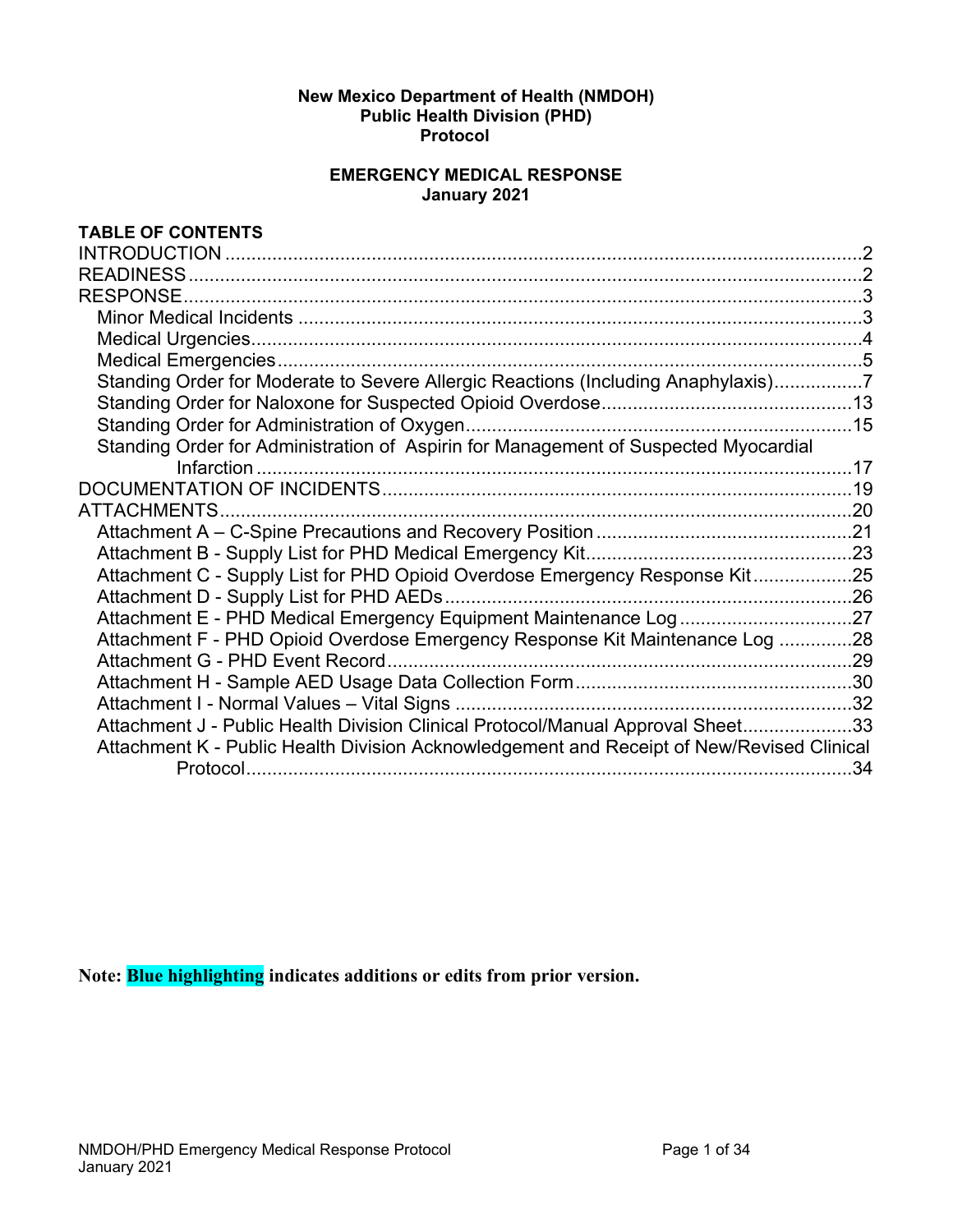### **INTRODUCTION**

Although rare, adverse events may occur after vaccine or drug administration, or during/after a medical procedure. Medical emergencies for clients and staff may also occur coincidentally (i.e., not directly related to their reason for being in the Local Public Health Office (LPHO)) that still need to be managed appropriately.

This protocol outlines BASIC readiness and response for medical incidents/urgencies/emergencies encountered (e.g., loss of respiration/circulation, loss of consciousness, severe allergic reaction) to enable recovery or ensure stabilization, especially until Emergency Medical Services (EMS) arrives.

### **READINESS**

- Each LPHO must conduct biannual reviews of this protocol to ensure that an appropriate emergency medical response to any serious incident is provided. Newly hired health services staff are also required to review this protocol as part of their orientation.
- Emergency telephone numbers (including Emergency Medical Services/law enforcement through 911, poison control, etc.) should be prominently placed on or near easily accessible telephones. All staff should know where these numbers are posted and to which medical facilities patients should be transported.
- All *licensed medical professionals* (nurses, physician assistants, nurse practitioners, and physicians) will maintain a current CPR/AED certification (American Red Cross standard course or equivalent that includes hands-on skill component). All staff members are highly encouraged to maintain a current CPR/AED certification. The local Safety Officer for any PHD office with an Automated External Defibrillator (AED) unit must ensure that annual training in operation and maintenance of the AED unit is scheduled and attended by staff.
- Assignments for emergency response duties will be maintained for each public health clinic. Each clinic location will perform an emergency medical response drill for training and evaluation purposes at least twice per year. These drills, coordinated by the local Safety Officer (or designee), will include the use of medical equipment (oxygen, Emergency Kit, and AED, if available).
- Pre-stocked Emergency Medical Kits containing appropriate supplies and medications (Attachment B) should be available in every local health office providing clinical care. The Emergency Kit should be secured with a numbered seal. These kits should only be opened for routine monthly inspection, response drills/exercises, or emergencies. A nurse will be assigned responsibility by the Nurse Manager to perform a monthly check to ensure that the Emergency Kit is complete and fully stocked, that the medications have not expired, and that the AED, if available on site, and oxygen equipment are working properly. After each equipment check, the nurse will complete and sign the Medical Emergency Equipment Maintenance Log (Attachment E).

All LPHO personnel must know where the Emergency Medical Kit is located (i.e., the health office drug room). If available in the health office, AED units will be stored in a high-traffic area that is easily accessible and convenient – AEDs must be used consistent with manufacturer's recommendations and Regional protocols (if applicable).

 Pre-stocked Opioid Overdose Emergency Response Kit containing appropriate supplies and medications (Attachment C) may be available in local health offices, whether or not Emergency Medical Kits are available, as per the PHD Protocol for Overdose Prevention and Naloxone Distribution Appendix A (http://intranet/PHD/clinical protocols.html). These kits may be kept in a secure, but readily accessible location for non-clinical staff access. They should only be opened for routine monthly inspection, response drills/exercises, or emergencies.

The Nurse Manager, or designee, will perform a monthly check to ensure that the kit is complete and fully stocked, and that the medication (naloxone) has not expired – if within 90 days of expiration, it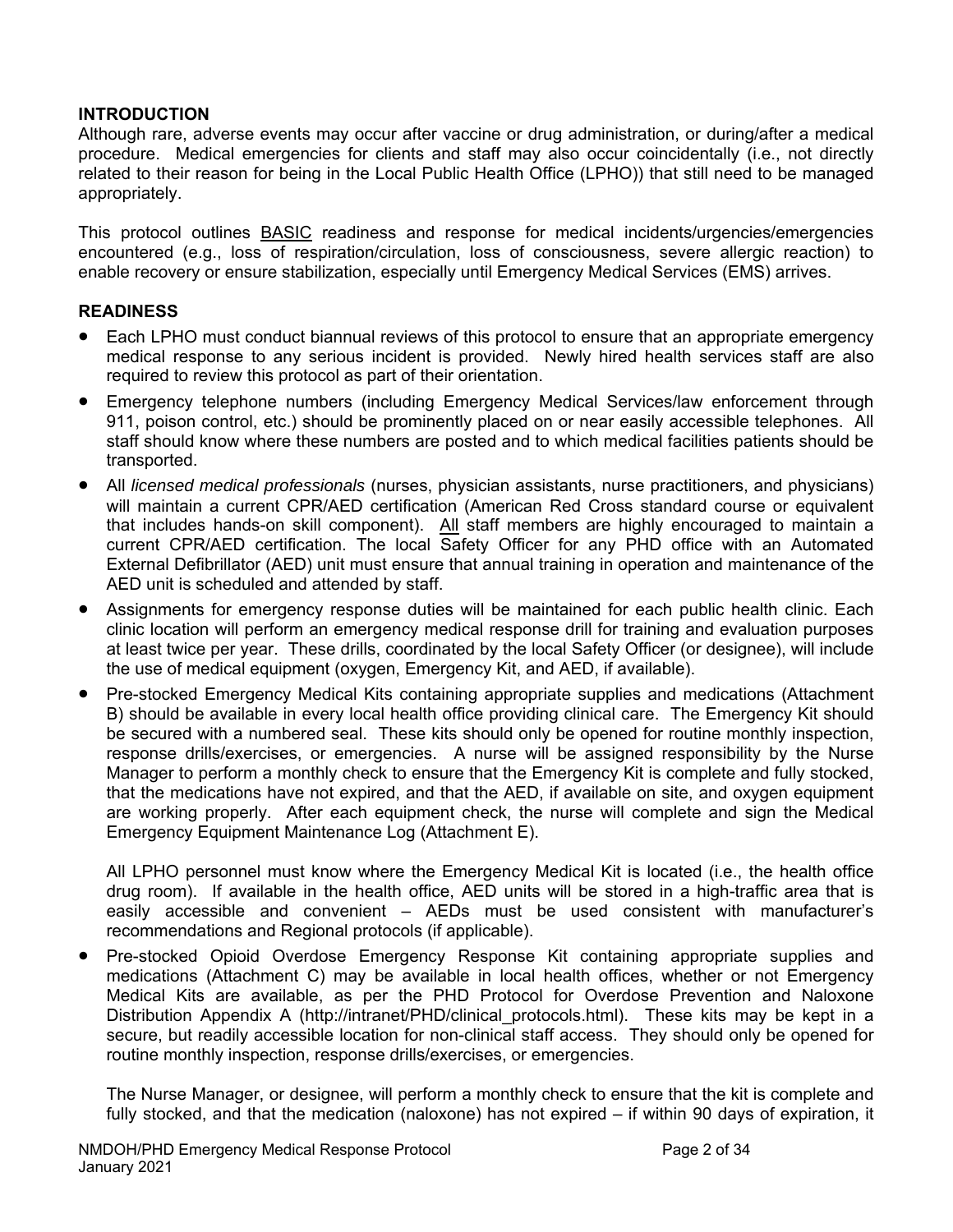should be rotated out with medication being distributed or returned to the Pharmacy Warehouse for exchange. After each equipment check, the nurse will complete and sign the Medical Emergency Equipment Maintenance Log (Attachment F).

### **RESPONSE**

Medical incidents in health offices may occur as a result of a procedure/medication administration, or may be coincidental (e.g., a client slips on ice while coming to an appointment or has a heart attack while waiting for their influenza vaccine). Incidents should always be managed in as calm, safe, organized, and appropriate a manner as possible. Basic principles for management include:

- 1. **Ensure responder safety**  assess the situation, and act to prevent additional victims or worsening of injuries. Use appropriate personal protective equipment (e.g., gloves, face mask).
- 2. **Do not leave the patient**. Call for help and initiate an emergency medical response when necessary. **Activate EMS (call 911) as soon as possible when necessary.**  Although staff may take into account the client's preferences regarding EMS activation, EMS should be activated in any situation where a condition may become serious or progress rapidly. If a client leaves before they can be evaluated by EMS, document this in the chart. Clients may choose to refuse evaluation and/or transport by EMS. Note that jurisdictions vary on whether the EMS service may bill the client for an evaluation (whether or not transportation occurs).
- 3. If necessary, **initiate Basic Life Support** according to training.
- 4. Position victim for comfort and safety (see Attachment A for details).
	- o If a neck injury may be possible, maintain c-spine precautions.
		- o If unconscious and aspiration is a risk (e.g., seizure, overdose) consider placing the client in a recovery position.
		- $\circ$  If conscious, place client flat on back (supine) having the client with their head at or lower than level of heart, with elevated legs, may be indicated.
		- o Lying on floor is acceptable in an emergency, and may be necessary for some situations (e.g., CPR).
- 5. Loosen clothing around neck, chest, and arms to assist taking vital signs and doing physical examination.
- 6. Monitor and record vital signs: blood pressure, pulse, respiratory rate initially and every 5 minutes.
- 7. If a clinician is not quickly available, do not delay first aid/treatment or activating EMS to call a clinician.

#### *Minor Medical Incidents*

Most medical incidents encountered by staff are minor. These generally require only basic first aid management. Staff should provide medical care to their level of training, comfort, and available resources - affected staff or clients should be referred to a medical provider for further evaluation if necessary. In the event that the affected person cannot transport themselves to a provider, their emergency contact should be notified or EMS activated. Staff should keep in mind that apparently minor incidents (e.g., pre-syncope, head injury without loss of consciousness) could evolve into medical urgencies/emergencies – **if in doubt, activate EMS.**

The more likely minor incidents, and some additional notes about their management, that occur include:

 Local reactions to vaccination/medication administration such as wheal and redness (erythema) caused by histamine release. Apply pressure and ice to swelling and redness. Analgesics and/or antihistamines may be appropriate medications to recommend to the client – see Standing Order for Management of Moderate-Severe Allergic Reaction.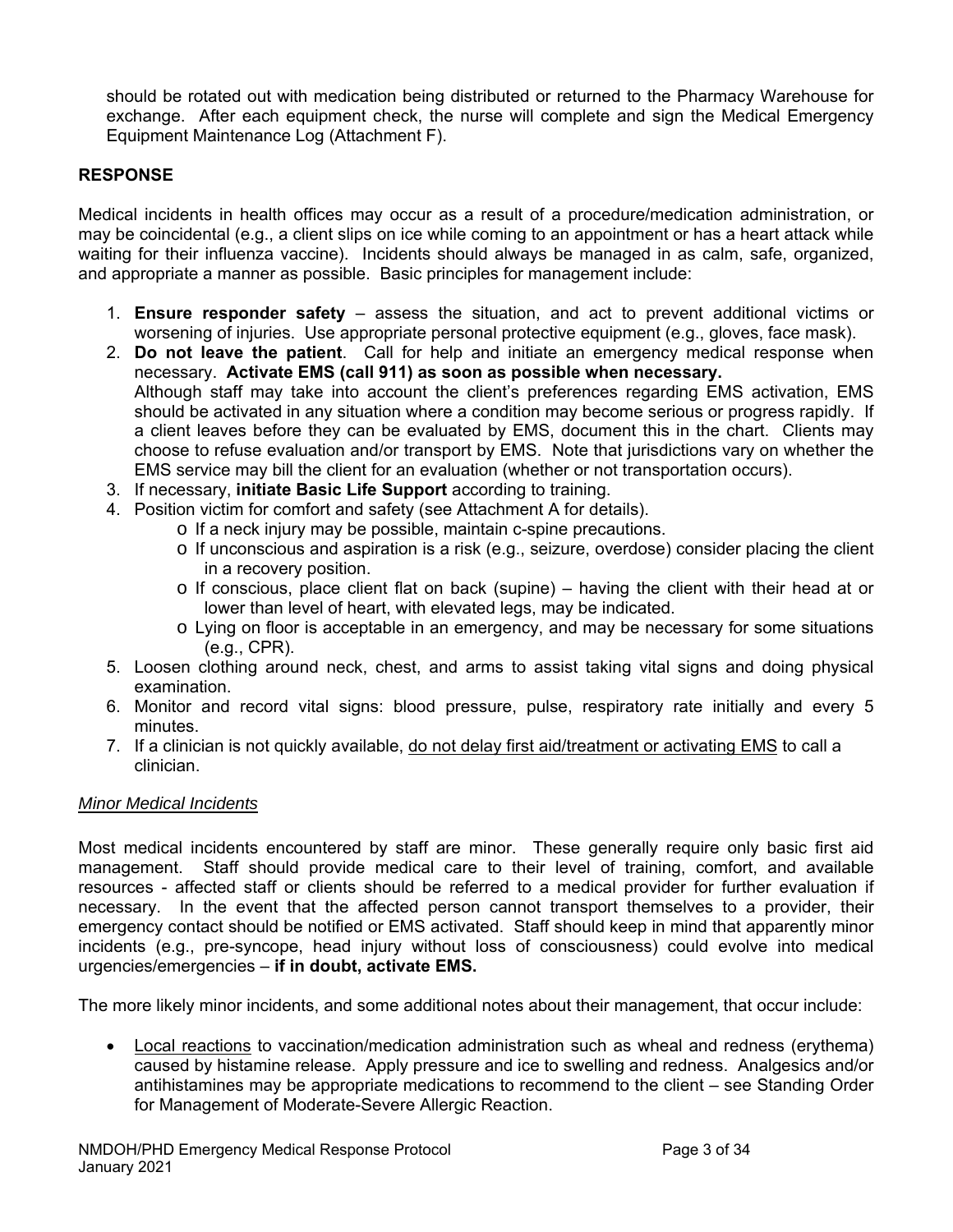### **Anyone who suddenly develops rash, itching, and/or coughing/wheezing must be closely observed for the development of signs of airway obstruction and hypoxia.**

 Pre-syncope (light-headedness, dizziness) – the individual remains conscious, but may feel weak, nauseous, and that they may faint/pass-out. Stop the procedure (if applicable), position the client for comfort, loosen clothing, check vitals, and call for help if necessary. A cold, damp cloth or cold pack wrapped in cloth applied to the forehead and back of the neck may provide comfort. If vital signs are within normal limits and patient improves after 5 -10 minutes lying down, assist patient to sitting position.

Clients should recover from minor medical incidents quickly and completely, and may leave once they have fully recovered, appear stable, and all management has been completed. If possible and appropriate, they should be released to the care of an emergency contact. If stability/recovery is uncertain or prolonged, other causes should be considered, and they should not be allowed to leave until they have been assessed by EMS. Advise clients that they should seek medical help if symptoms reoccur.

### *Medical Urgencies*

Medical urgencies are medical incidents that are not immediately life-threatening but may require more management to prevent worsening of the condition. Again, staff should provide medical care to their level of training, comfort, and available resources – but activation of EMS should be considered early.

Some potential medical urgencies, and additional notes about their management, that occur include:

 Syncope (Fainting): May occur from exposure to stressful or painful experiences. As with presyncope, position the client for safety/comfort, loosen clothing, check vitals, and call for help. If vital signs are abnormal, there are signs of distress, or the client does not regain consciousness within 1-2 minutes consider serious causes of loss of consciousness and EMS activation.

Causes of syncope that may actually be emergencies include heart rhythm problems, opioid overdose, low blood sugar/hypoglycemia, and hypovolemia (due to dehydration or bleeding). If suspected, see the appropriate specific emergency response.

Needlestick Injuries (NSIs)

These may occur for either a client or a worker. Concerns around NSIs relate to trauma from the incident, as well as the need for prevention of possible blood-borne pathogen transmission.

- o 'Clean' needlestick injuries require only first aid but must still be reported.
- $\circ$  A contaminated needlestick injury of a staff person should be managed according to the PHD Health and Safety Handbook (2019) (pages 81-83).
- $\circ$  A contaminated needlestick injury in a client should be extremely unlikely if this occurs, provide first aid and contact the DNS and Regional Health Officer for post-exposure prophylaxis management.
- Slips/falls: May occur in many situations (e.g., on a wet floor, falling from a ladder, etc.) resulting in minor to significant trauma, including:
	- o Bruising and fractures of the arms and legs
	- o Injuries to the hip and the pelvic bones
	- o Head and facial injuries
	- o Neck and spinal injuries, including lower spine
	- o Internal injuries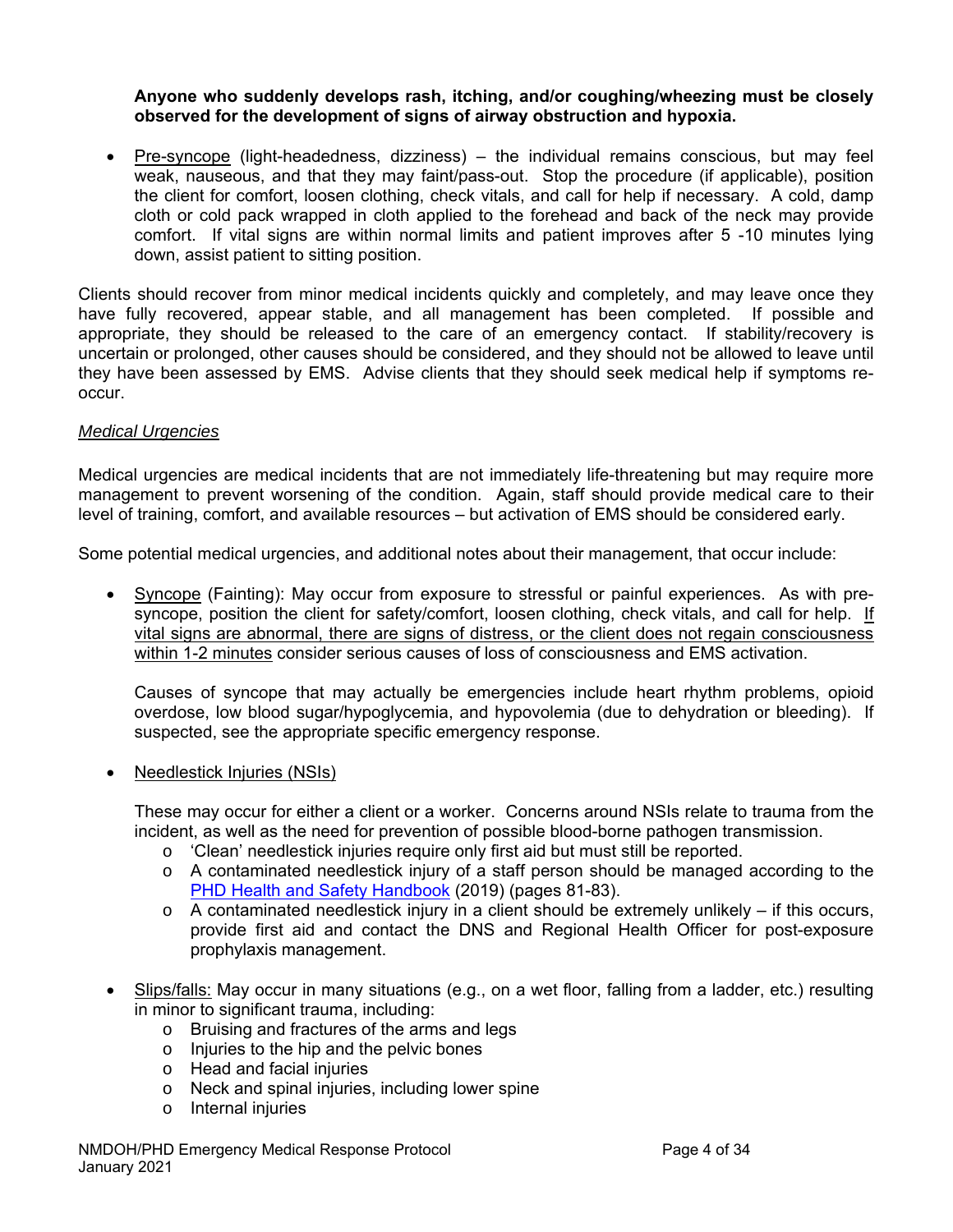Individuals who recover from an urgent medical incident **SHOULD NOT be allowed to leave unless**  they have fully recovered, appear stable, and all management has been completed. If possible and appropriate, they should be released to the care of an emergency contact. **If stability/recovery is uncertain or prolonged, they should not be allowed to leave until they have been assessed by EMS.** 

### *Medical Emergencies*

Medical emergencies are incidents with a risk of substantial injury or death without immediate and significant care. These will generally require activation of the EMS system, management using basic life support methods (e.g., CPR/AEDs), and potentially more advanced life support (e.g., medications, including oxygen).

Although very rare in health offices, some potential medical emergencies and additional notes about their management include:

- Severe allergic reactions (anaphylaxis, urticaria, angioedema, bronchospasm)
	- o If a severe allergic reaction is suspected, in addition to EMS activation and basic life support, see Standing Order for Management of Moderate-Severe Allergic Reaction.
- Chest pain/discomfort angina (stable or unstable) or myocardial infarction (heart attack)
	- o If angina or myocardial infarction is suspected, in addition to EMS activation and basic life support, see Standing Order for Administration of Oxygen and Standing Order for Administration of Aspirin for Management of Suspected Myocardial Infarction.
	- $\circ$  If client has a supply of nitroglycerin (tablets or spray), assist in administering as prescribed by their provider. Repeat every 5 minutes until pain relieved or three (3) doses administered. **Do not use if the systolic BP is below 130. Do not use if the person provides a history of taking Viagra (or comparable medication used for erectile dysfunction).**
- Cardiac arrest
	- o If cardiac arrest occurs, in addition to EMS activation and basic life support, see Standing Order for Administration of Oxygen.
	- o **Send someone for an AED, if available, especially if the client is unstable (e.g., hypotension, loss of consciousness). Administer AED according to training.**
- Suspected Cerebrovascular Accident (CVA)(Stroke)
	- o If a stroke is suspected, in addition to EMS activation and basic life support, see Standing Order for Administration of Oxygen.

Note that a person suffering from an overdose of opioids (e.g., heroin) or hypoglycemia may have signs/symptoms that may mimic a stroke (e.g., confusion, loss of coordination, slurred speech).

- Seizure (generalized)
	- o If a generalized (tonic-clonic) seizure is suspected, in addition to EMS activation and basic life support, see Standing Order for Administration of Oxygen

### o **Activate EMS if:**

- o Person is pregnant;
- o Person is an infant or child;
- o Person has diabetes;
- o Person injures him/herself during the seizure;
- o Person is experiencing first seizure (or you think it might be first seizure);
- o Seizure lasts longer than 3 minutes;
- o Another seizure starts before the person regains consciousness; or
- o Person does not begin breathing again or does not return to consciousness after the seizure stops.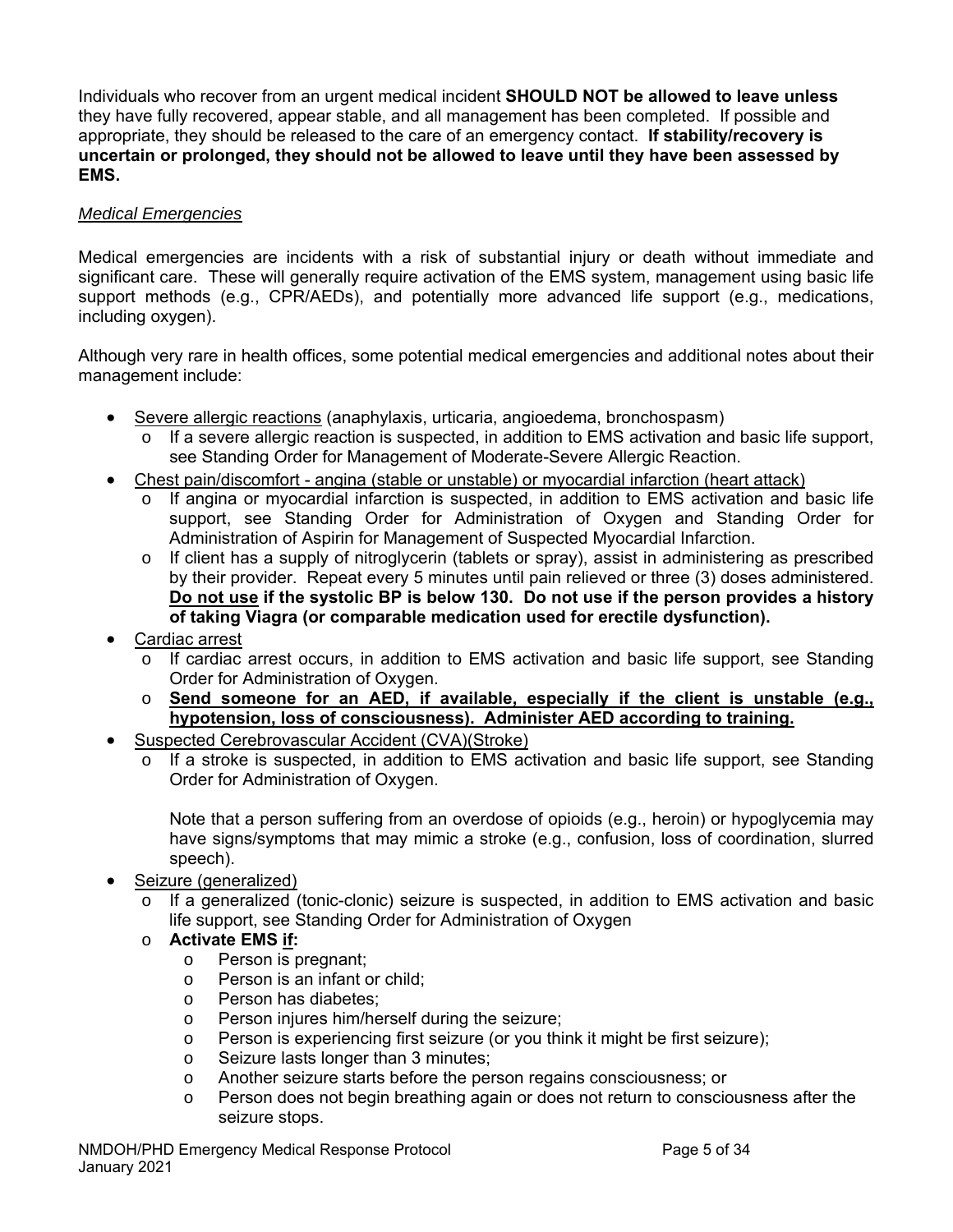After the seizure ends the person may be tired, disoriented/confused and/or embarrassed (especially as loss of bowel or bladder control may have occurred). Find a quiet place for the client to rest and call a friend or relative to help the client home safety, if EMS activation was not necessary.

Note that in addition to epilepsy (recurrent, unprovoked seizures), a seizure could result from many medical conditions, such as a head injury, fever, hypoglycemia, severe hypertension, withdrawal from drugs or alcohol, or a stroke.

- Suspected hypoglycemia (low blood sugar)
	- o Meters for blood sugar testing are not available in local health offices, and staff are not trained in their use. Clients may use their own blood sugar testing meters, if available.
	- $\circ$  If HYPOGLYCEMIA is suspected, give the patient sugar-containing food or drinks [e.g., packets of sugar - may be mixed with several ounces of water) **or** ½ cup of juice **or** 5-6 hard candies **or** three glucose tablets (if client is carrying them)] **or** glucose gel. Wait 15 minutes and check status. If symptoms have not improved, repeat the treatment.
	- o Activate EMS if symptoms worsen or do not improve.
- Drug (opioid) overdose
	- If a DRUG OVERDOSE is suspected, in addition to EMS activation and basic life support, see Standing Order for Administration of Oxygen and Standing Order for Management of Opioid Overdose by Administration of Naloxone).
- Hypotension/Shock (cardiogenic, anaphylactic, hypovolemic, septic)

**Hypotension** is defined as a systolic blood pressure ≤ 90mm/Hg for adults or less than the fifth percentile by age, for children younger than 16 years (see Attachment I – Normal Values for Vital Signs).

Note: Careful measurement of blood pressure is important; be certain that the cuff used is the correct width. The cuff width should be 20-25% wider than the diameter of the extremity used. A **cuff** that is too large will give falsely low readings; a cuff that is too small will give a falsely high reading.

o If hypotension is suspected, in addition to EMS activation and basic life support, see Standing Order for Administration of Oxygen.

Clients who recover from an emergency medical incident **SHOULD NOT be allowed to leave**, even if they appear stable, **until they have been assessed by EMS.**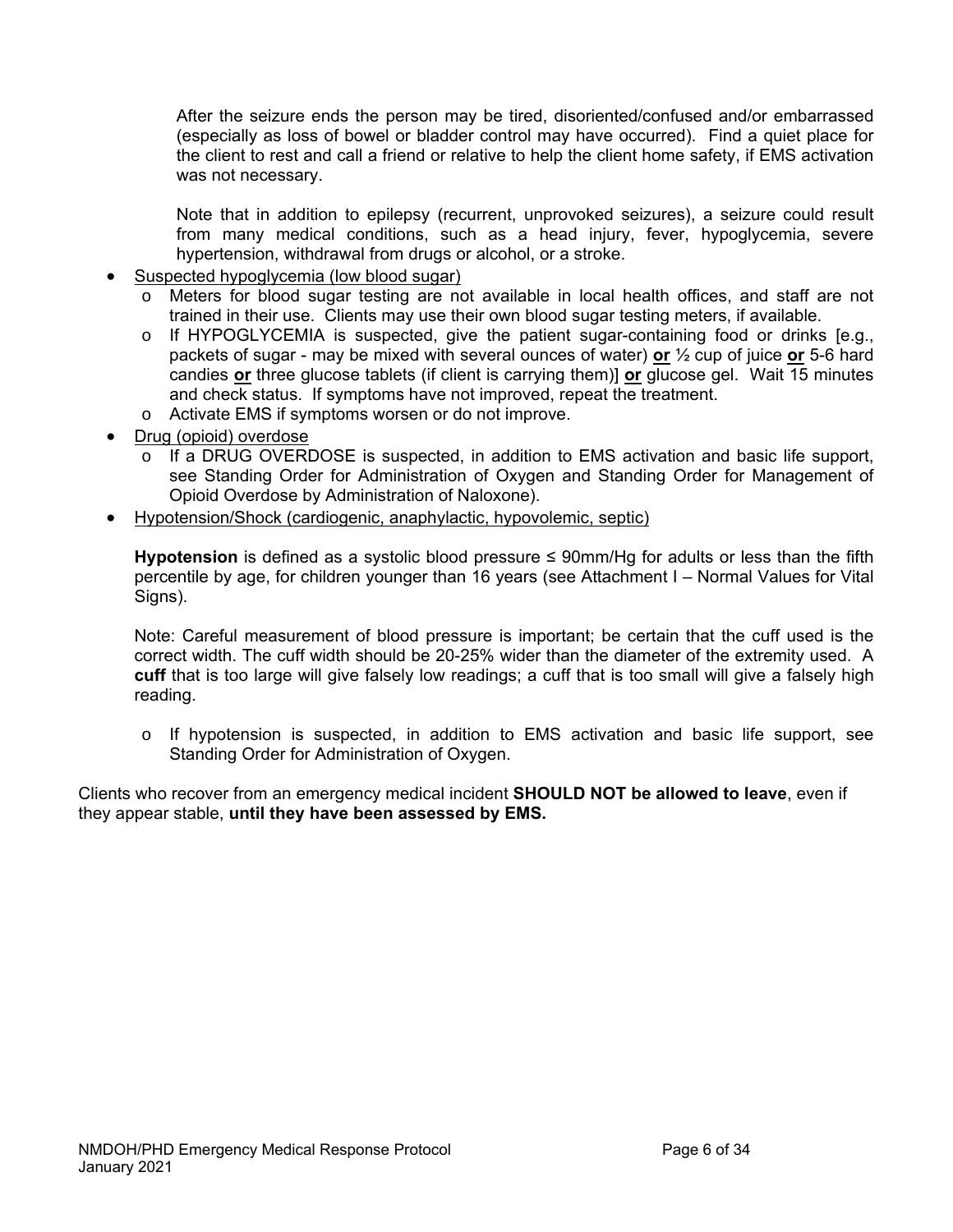## **Standing Order for Moderate to Severe Allergic Reactions (Including Anaphylaxis)**

**Purpose:** To reduce the morbidity and mortality related to development of moderate-severe allergic reactions (including anaphylaxis) following administration of vaccines or medications.

**Policy:** Under these standing orders, eligible nurses may administer intramuscular diphenhydramine and/or intramuscular epinephrine to individuals who are or may be affected by moderate-severe allergic reactions.

### **Procedure:**

If following administration of a medication or vaccine a patient develops signs or symptoms consistent with a moderate to severe allergic reaction:

- 1. Call for help/support by other office staff.
- 2. Evaluate the severity of the reaction.
- 3. Provide initial treatment:
	- For severe symptoms (e.g., flushing, apprehension, syncope, tachycardia, thready or unobtainable pulse associated with a fall in blood pressure, convulsions, vomiting, diarrhea and abdominal cramps, involuntary voiding, dyspnea due to laryngeal spasm,, lip/facial/tongue swelling, difficulty swallowing and breathing, wheezing/cough, dizziness) administer:
		- 1) Aqueous **epinephrine** 1:1,000 (1 mg/mL) dilution intramuscularly (lateral thigh preferred) as 0.01 mg/kg body weight (up to 0.5 mg maximum single dose). The adult dose is 0.5 mg/dose (or 0.3 mg/dose by autoinjector). There are NO contraindications to epinephrine with anaphylaxis.

THEN,

- 2) Diphenhydramine intramuscularly as 1.5 mg/kg body weight (up to a maximum 50 mg dose). The adult dose is 50 mg.
- For moderate symptoms (e.g., general itching, hives, or redness), administer:

Diphenhydramine intramuscularly as:

- 1.5 mg/kg body weight up to a maximum 50 mg dose. The adult dose is 50 mg.
- 4. Activate the emergency medical system.
- 5. Monitor the patient closely until EMS arrives.
	- Keep patient in supine position (flat on back) unless he or she is having breathing difficulty. If breathing is difficult, patient's head may be elevated, provided blood pressure is adequate to prevent loss of consciousness. If blood pressure is low, elevate the legs.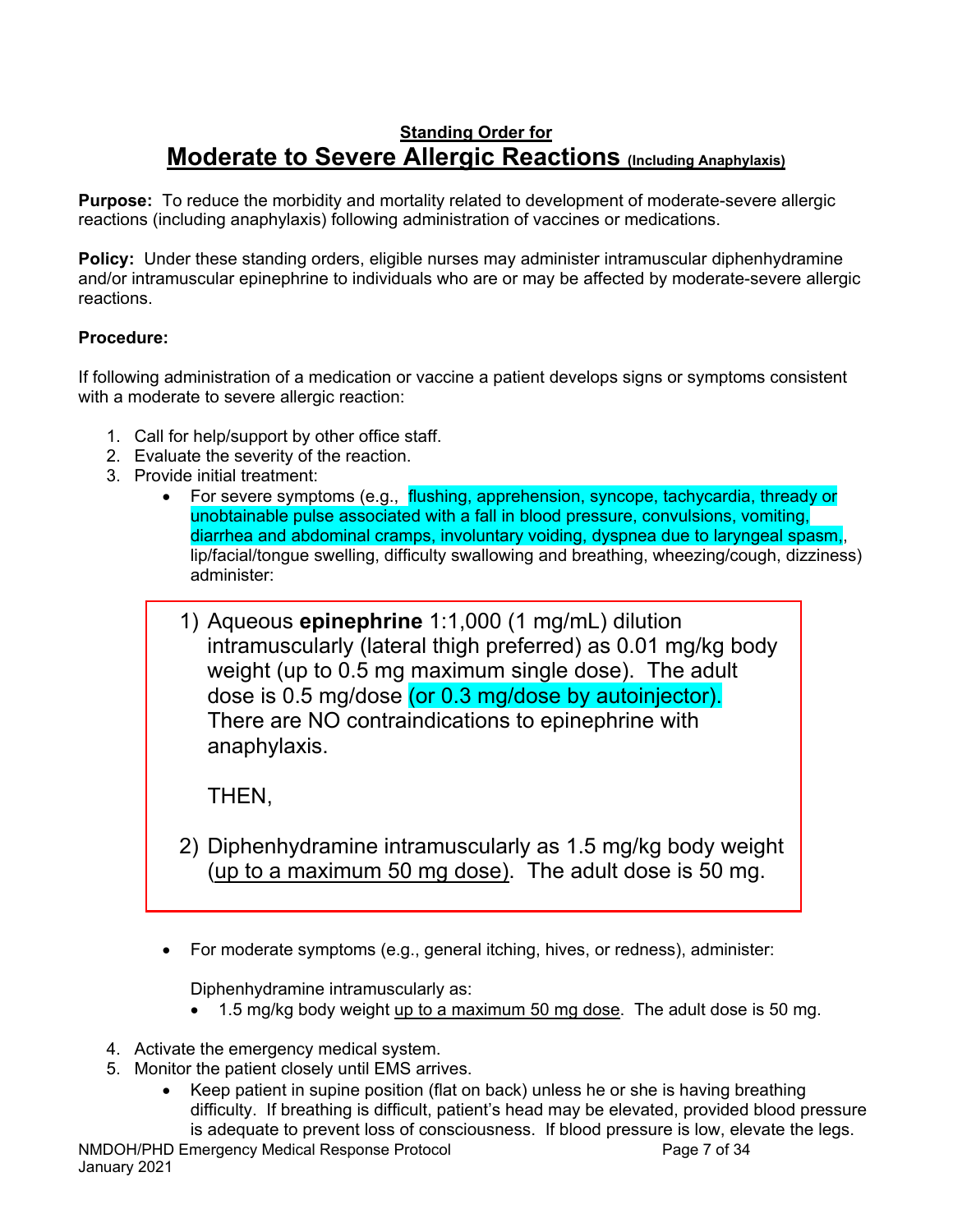- Provide oxygen (see Standing Order).
- Monitor level of consciousness, blood pressure, and pulse every 5 minutes.
- Perform cardiopulmonary resuscitation (CPR) if necessary and maintain the airway.
- 6. Notify the Regional Health Officer or other available physician. This should be done by a second person, while the primary nurse assesses the airway, breathing, circulation, and level of consciousness of the patient.
- 7. If EMS has not arrived and symptoms are still present, repeat the dose of epinephrine provided in 1) (above) every 5-15 minutes for up to 3 doses (total), depending on patient's response.
- 8. Record all vital signs, medications administered to the patient, including the time, dosage, response and the name of the medical personnel who administered the medication, and other relevant clinical information.
- 9. Notify the patient's primary care physician.

**[Note:** For mild allergy symptoms (e.g., local itching, local swelling), observe for 30 min. If symptoms do not progress, the patient may be released, but can be advised to apply cold compresses, take an overthe-counter analgesic, and/or an over-the-counter H1-receptor blocker (e.g., cetirizine 10 mg daily; other options are fexofenadine or loratadine) for 2-3 days.]

| <b>Epinephrine Dose</b><br><b>First-Line Treatment Anaphylaxis: Epinephrine</b> |                |               |             |              |                              |  |  |  |
|---------------------------------------------------------------------------------|----------------|---------------|-------------|--------------|------------------------------|--|--|--|
|                                                                                 |                |               |             |              |                              |  |  |  |
|                                                                                 |                |               | Range of    | Range of     | dilution); intramuscular     |  |  |  |
|                                                                                 |                | Age group     | weight (lb) | weight (kg)* | Minimum dose: 0.05 mL        |  |  |  |
| Recommended dose                                                                |                | 1-6 months    | $6-19$ lb   | $3-8.5$ kg   | $0.05$ mL (or mg)            |  |  |  |
| is 0.01 mg/kg body                                                              | <b>Infants</b> | 7-36 months   | $20-32$ lb  | $9-14.5$ kg  | $0.1$ mL (or mg)             |  |  |  |
| weight up to 0.5 mg                                                             | and            | 37-59 months  | 33-39 lb    | 15-17.5 kg   | $0.15$ mL (or mg)            |  |  |  |
| maximum dose.                                                                   | children       | 5-7 years     | 40-56 lb    | 18-25.5 kg   | $0.2 - 0.25$ mL (or mg)      |  |  |  |
| May be repeated                                                                 |                | 8-10 years    | 57-76 lb    | 26-34.5 kg   | $0.25 - 0.3$ mL (or mg)      |  |  |  |
| every 5-15 minutes                                                              | <b>Teens</b>   | $11-12$ years | 77-99 lb    | 35-45 kg     | $0.35 - 0.4$ mL (or mg)      |  |  |  |
| for a total of 3 doses.                                                         | and            | 13 years &    | $100+1b$    | $46+kg$      | $0.5$ mL (or mg) – max. dose |  |  |  |
|                                                                                 | adults         | older         |             |              |                              |  |  |  |

# **Quick Dosing Guides**

Note: If body weight is known, then dosing by weight is preferred. If weight is not known or not readily available, dosing by age is appropriate. \*Rounded weight at the 50th percentile for each age range

| <b>Diphenhydramine</b>                | <b>Diphenhydramine Dose</b> |              |             |                 |                                 |
|---------------------------------------|-----------------------------|--------------|-------------|-----------------|---------------------------------|
|                                       |                             |              |             |                 |                                 |
| commonly known as                     |                             | Age group    | Range of    | Range of        |                                 |
| Benadryl                              |                             |              | weight (lb) | weight $(kg)^*$ | Injectable: 50 mg/mL (IV or IM) |
|                                       |                             | 1-6 months   | $6-19$ lb   | $3-8.5$ kg      | $0.1 - 0.2$ ml (5-10 mg)        |
|                                       | <b>Infants</b>              | 7-36 months  | $20-32$ lb  | $9-14.5$ kg     | $0.2 - 0.3$ ml (10-15 mg)       |
|                                       | and                         | 37-59 months | 33-39 lb    | 15-17.5 kg      | 0.3-0.4 ml (15-20 mg)           |
| Recommended dose                      | children                    | 5-7 years    | 40-56 lb    | 18-25.5 kg      | $0.4 - 0.5$ ml (20-25 mg)       |
| is 1-2 mg/kg body<br>weight every 4-6 |                             | 8-10 years   | 57-99 lb    | 26-45 kg        | $0.5 - 1.0$ ml (25-50 mg)       |
| hours                                 | <b>Teens</b>                | 13 years &   | $100+1b$    | $46+kg$         | 1.0 ml (50 mg) $-$ max. dose    |
|                                       | and                         | older        |             |                 |                                 |
|                                       | adults                      |              |             |                 |                                 |

Note: If body weight is known, then dosing by weight is preferred. \*\*\* Rounded weight at the 50<sup>th</sup> percentile for each age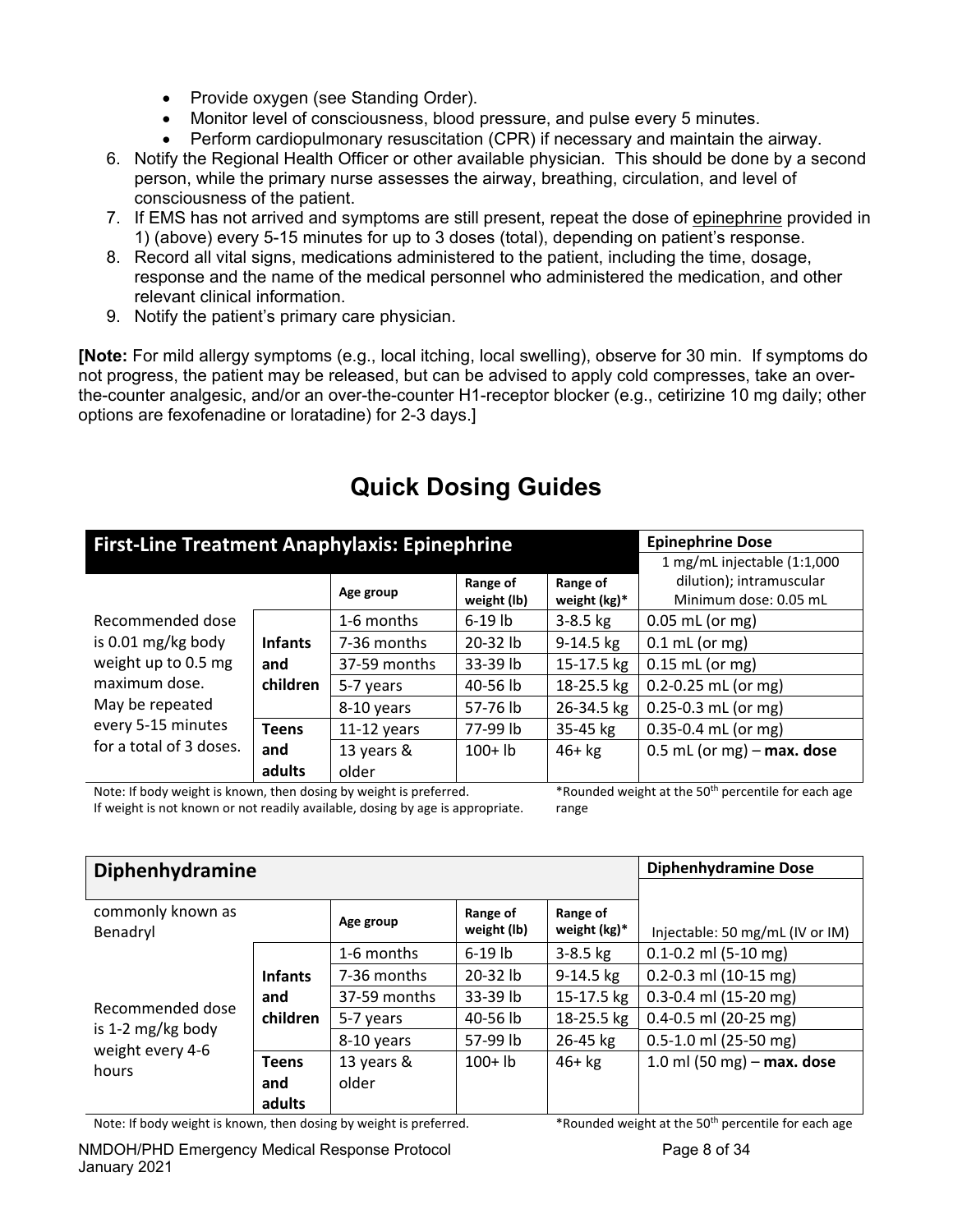If weight is not known or not readily available, dosing by age is appropriate. range

**Reference:** adapted from Immunization Action Coalition - www.immunize.org/catg.d/p3082a.pdf - May 24, 2018.

#### **Notes on epinephrine options:**

Epinephrine may be available in emergency medical kits as ampules, vials, or auto-injector formulations.

1) Auto-injector:

An auto-injector may be best used for the initial dose due to the simplicity of administration for clients  $\geq 66$ lbs:

One auto-injector pack contains two 0.3 mg autoinjectors.

The auto-injector should be used as follows:

- a. Prepare the epinephrine auto-injector:
	- i. Remove the auto-injector from the protective carrying case. Pull off blue end caps – grasp the auto-injector in a fist with the red tip pointing downward.



- b. Administer epinephrine injection.
	- i. Put the red tip against the middle of the outer thigh (upper leg) at a 90° angle (perpendicular) to the thigh.
	- ii. Press down hard and hold firmly against the thigh for approximately 10 seconds to deliver the medicine – the auto-injector is designed to work through clothing.

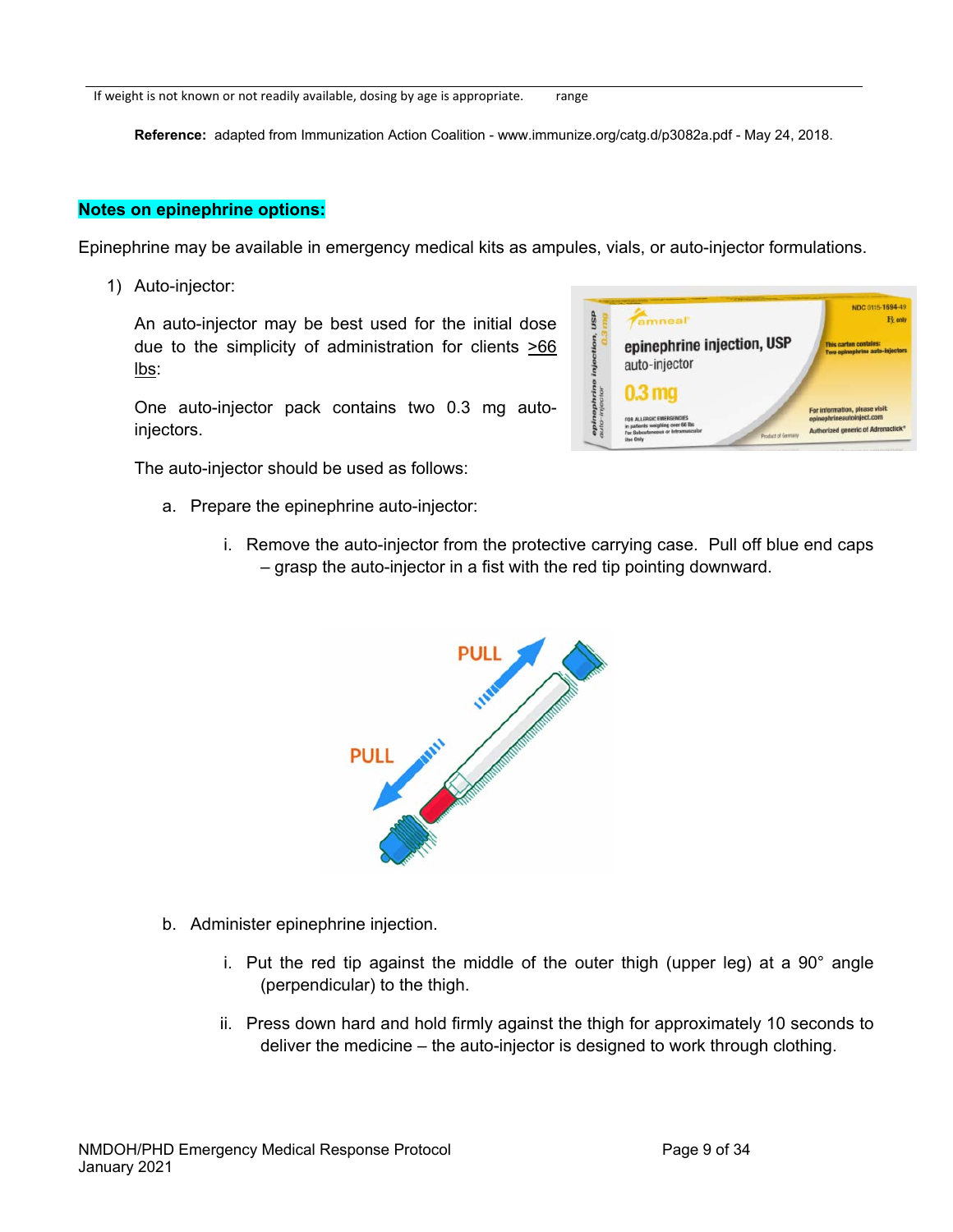

- c. Remove the auto-injector from thigh area.
- d. Massage the area for 10 seconds.
- e. Check the red tip: the injection is complete if the needle is sticking out of the red tip. If the needle is not visible, administer as above (step 2) with same auto-injector or a new autoinjector if malfunction is suspected.
- f. Dispose of the auto-injector in a sharps container.
- 2) Ampule

Epinephrine ampules contain 1 mg of medication in one ml of liquid. The glass ampules must be broken open (caution: sharp edges), and the solution extracted for administration.

- a. Confirm medication name, concentration, dose, and clarity of liquid in vial.
- b. Remove needle from 1 cc syringe and discard in sharps.
- c. Place filter needle on 1 cc syringe.
- d. Note: the risk of glass fragments in medication is very low for small (1 ml) ampules and when a small (e.g., 23 g) needle is used. A filter needle reduces the risk further, but in a medical emergency, use of the filter needle for drawing up medication may be skipped.
- e. Hold ampule upright and tap to get medicine down from top part.
- f. Wipe ampule with alcohol prep.
- g. Wrap gauze around narrow part and push away to break ampule open (caution: sharp edges).

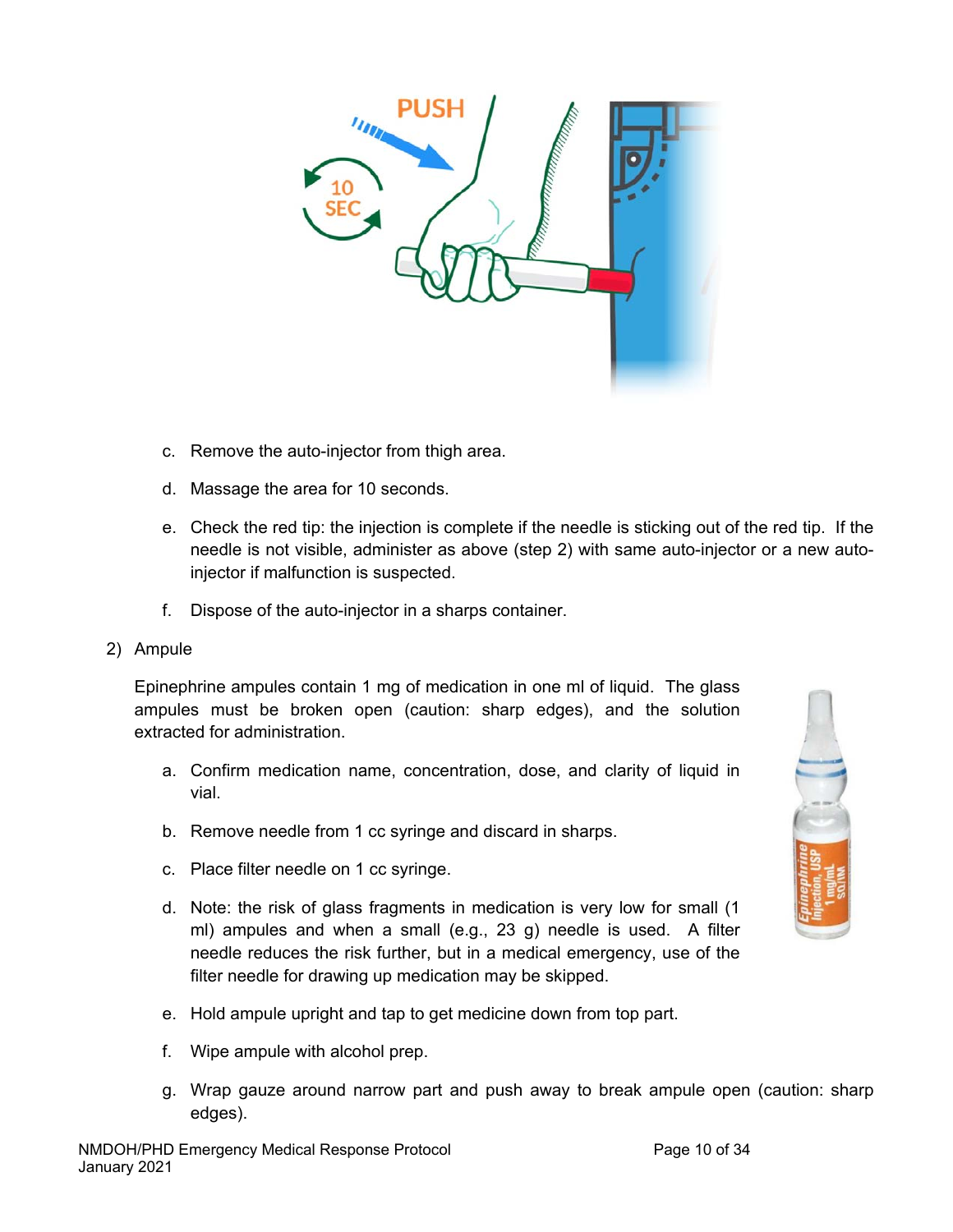- h. Hold slightly above horizontal while drawing up one dose (up to 0.5 cc) liquid into 1 cc syringe through filter needle.
- i. Remove filter needle and discard into sharps.
- j. Place appropriate needle (e.g., 25g) on 1 cc syringe.
- k. Express air while holding the syringe vertically.
- l. Clean site (deltoid or anterolateral thigh) for IM or SC administration tent skin and insert needle at 90 degrees into site. Draw back, checking for blood return. If no blood return, administer dose of epinephrine.
- m. Discard syringe into sharps.

Note: although one ampule provides sufficient medication for at least two doses, to ensure that excess medication is not administered accidentally, only a single dose per ampule should be drawn into a syringe. Remaining medication in the ampule may be used in a second syringe or may be discarded and a new ampule used.

Epinephrine in ampules may be used for an initial dose if an auto-injector is not available or dosages less than or greater than 0.3 mg are needed are needed.

3) Vials

Single-use vials are managed as for other medications.

Note: although one vial provides sufficient medication for at least two doses, to ensure that excess medication is not administered accidentally, only a single dose per ampule should be drawn into a syringe. Per Board of Pharmacy regulations, remaining medication may not be drawn up in a second syringe – it must be discarded and a new ampule used.

Epinephrine in vials may be used for an initial dose if an auto-injector is not available or dosages less than or greater than 0.3 mg are needed are needed.

**This policy and procedure shall remain in effect for all staff covered by this standing order until rescinded or until January 1, 2022.** 

### **Signature of ordering provider(s)**

| <b>PHD Medical Director</b>     |                                                    | Date: | 12/29/20   |
|---------------------------------|----------------------------------------------------|-------|------------|
| NE Region Health Officer        | John Ogren, MD signed<br>electronically 12/28/2020 | Date: |            |
| <b>NW Region Health Officer</b> | Manhan, MO                                         | Date: | 01/01/2021 |
| <b>SE Region Health Officer</b> | Eugene Marcomite, M.J.                             | Date: | 12/29/2020 |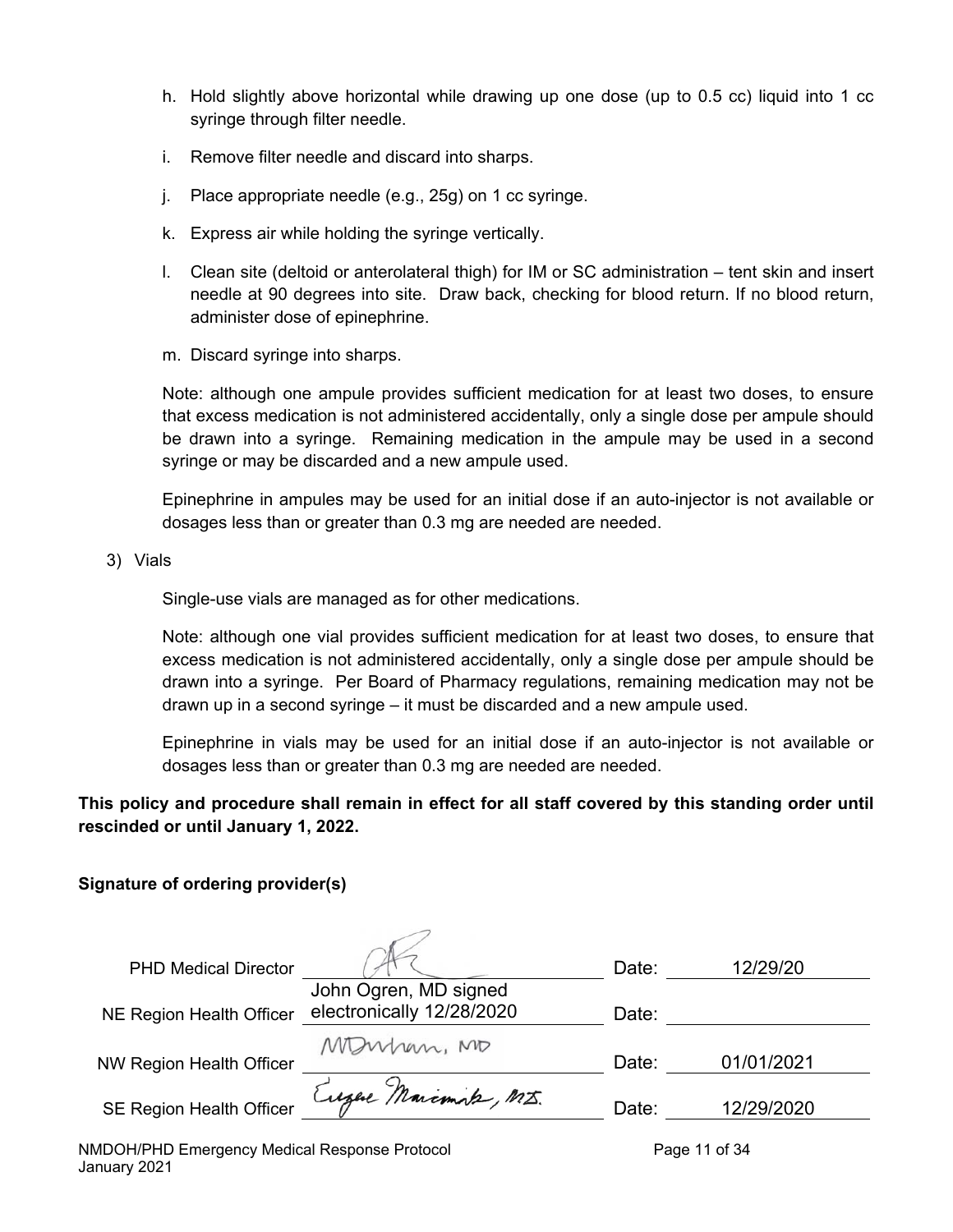SW Region Health Officer Eugele Marcmints, MI. Date: 12/29/2020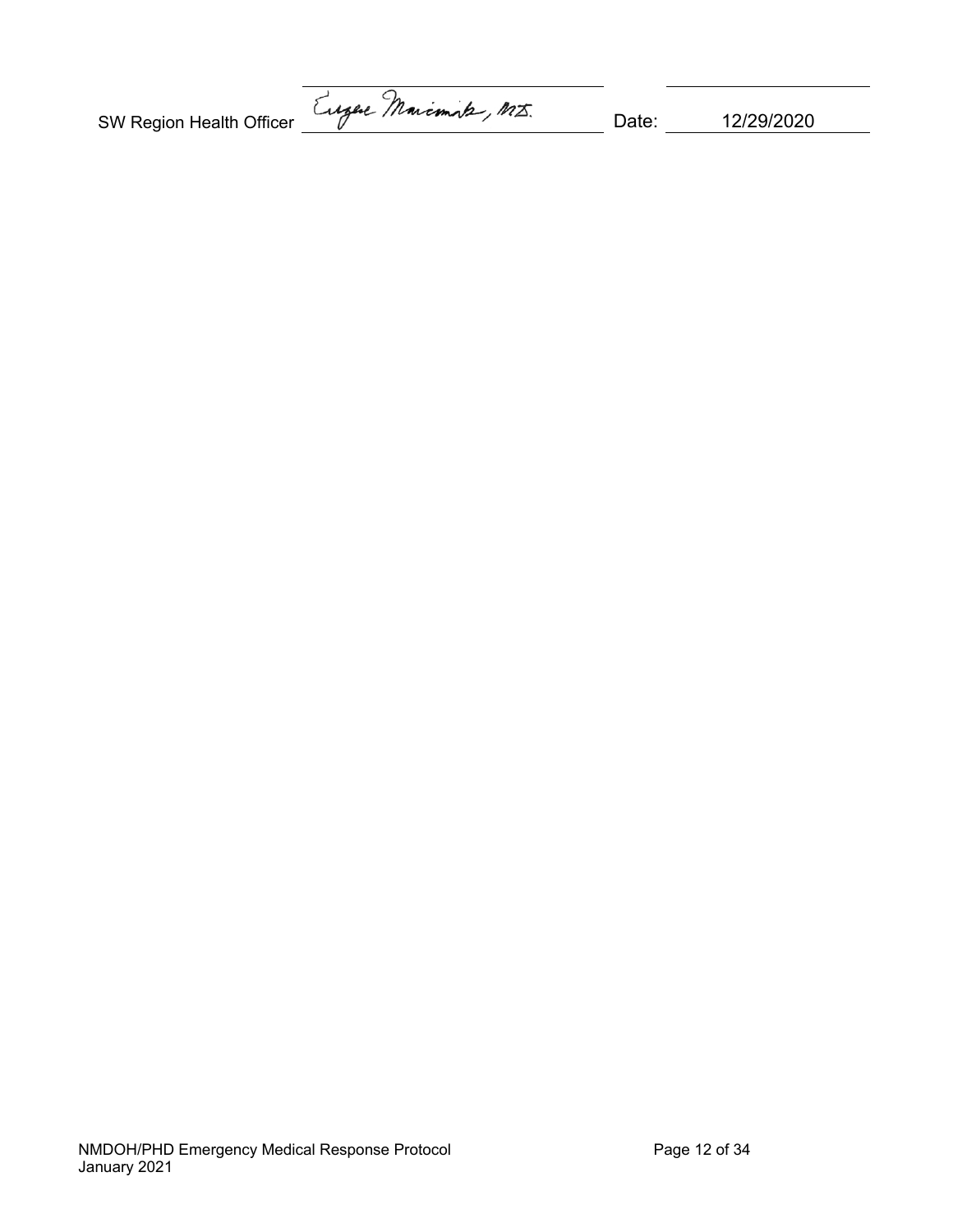## **Standing Order for Naloxone for Suspected Opioid Overdose**

**Purpose:** To reduce the morbidity and mortality related to opioid overdose by providing emergency intranasal naloxone.

**Policy:** Under these standing orders, eligible nurses may administer intranasal naloxone to individuals who are or may be affected by opioid overdose.

 Note: additional policies/standing orders may govern administration of naloxone by other staff (see PHD Protocol for Overdose Prevention and Naloxone Distribution http://intranet/PHD/clinical\_protocols.html).

### **Procedure:**

- 1. Identify indication(s) for administration of naloxone, including:
	- a. Opioid overdose is suspected, and
	- b. The individual has a respiratory rate less than 12 per minute.
- 2. The primary responder should assess the airway, breathing, circulation, and level of consciousness of the patient. A second person should activate the emergency medical services system and notify the regional health officer or other available physician.
- 3. Screen all patients, if possible, for contraindications and precautions to naloxone.
	- a. **Contraindications:** Allergy/sensitivity to naloxone.
	- b. **Precautions**: Use with caution in patients with cardiovascular, liver, or kidney disease, or seizure disorder.
- 4. With the individual or parent/guardian's consent if able to be provided, or with implied consent for unresponsive individuals, **administer naloxone** as:

### **Nasal Spray format**, administer as follows:

- a. Place the patient in the supine position.
- b. Assess nostrils for obstructions (e.g., blood) that might impair drug absorption.
- c. Remove from packaging.
- d. Insert applicator end of the device within either nostril of the patient and provide support to the back of the neck to allow the head to tilt back. Do not prime or test the device prior to administration.



- e. Administer the entire dose (4 mg/0.1 ml) by briskly compressing firmly on the device plunger.
- f. Remove the device nozzle from the nostril after use.
- g. Turn patient on their side as shown in the Instructions for Use.

Additional doses of naloxone may be required until emergency medical assistance becomes available. Do not attempt to reuse – each form of naloxone contains a single dose and cannot be reused.

- 5. If a comatose patient with suspected overdose fails to awaken with naloxone within 5 minutes, **administer a second dose of naloxone** (ampule or spray) via one of the two intranasal forms as above. Consider alternate causes for the condition (e.g., MI, hypoglycemia).
- 6. Monitor as recurrence of respiratory depression may occur if the opioid involved is long-acting or a partial agonist (e.g., methadone, buprenorphine)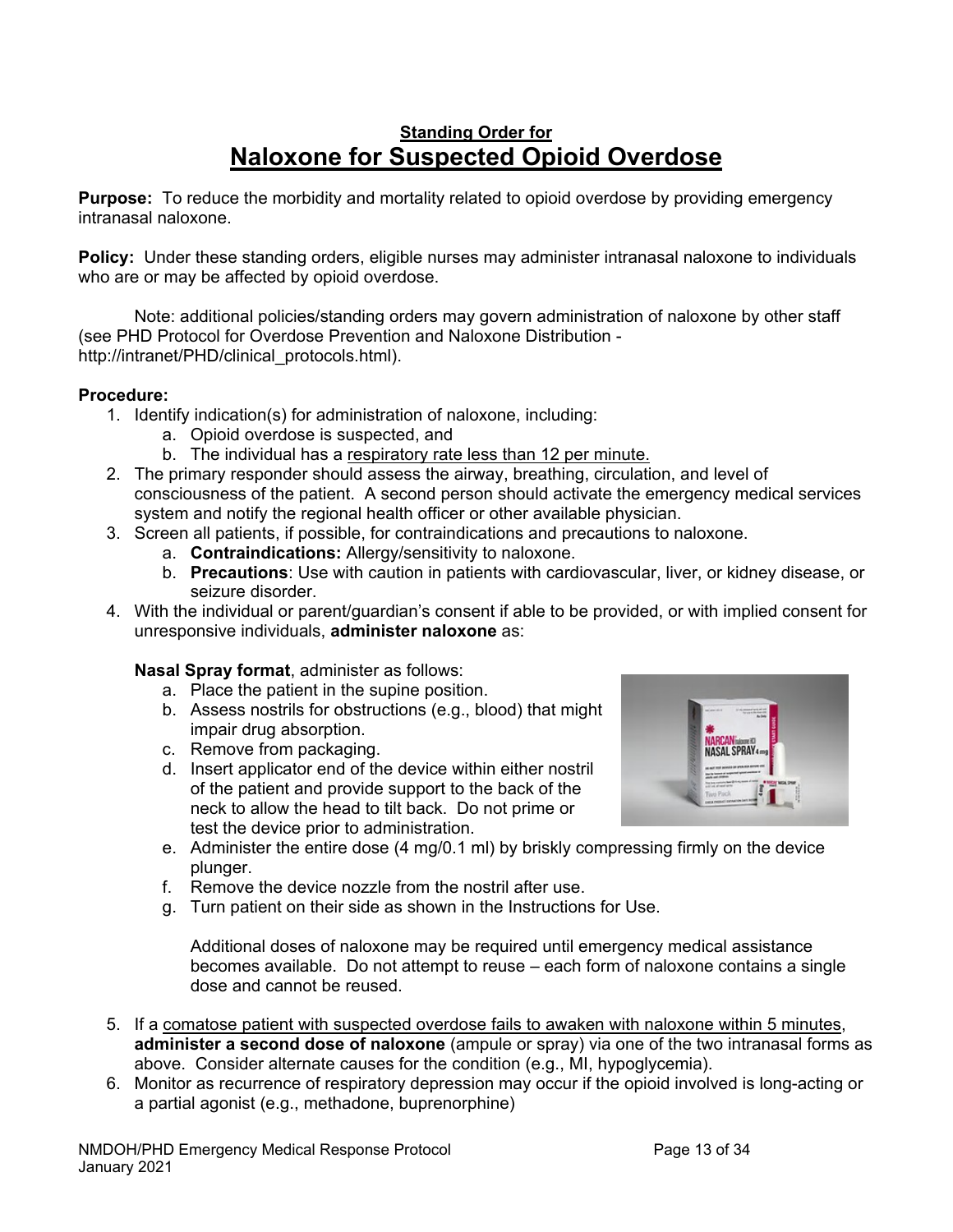**Warning:** Naloxone reversal of an opioid overdose can be extremely rapid – following administration, the patient may regain consciousness quickly, but may be confused, agitated, irritable, and/or combative (due to precipitated withdrawal and possibly due to hypoxia). Safely restrain the patient and find a quiet place for the client to rest.

### **This policy and procedure shall remain in effect for all staff covered by this standing order until rescinded or until January 1, 2022.**

### **Signature of ordering provider(s)**

| <b>PHD Medical Director</b>     |                                                    | Date: | 12/29/20   |
|---------------------------------|----------------------------------------------------|-------|------------|
| <b>NE Region Health Officer</b> | John Ogren, MD signed<br>electronically 12/28/2020 | Date: |            |
| <b>NW Region Health Officer</b> | MDWhen, MD                                         | Date: | 01/01/2021 |
| <b>SE Region Health Officer</b> | Eugel Marcmik, MI.                                 | Date: | 12/29/2020 |
| <b>SW Region Health Officer</b> | Eugel Marcmik, MI.                                 | Date: | 12/29/2020 |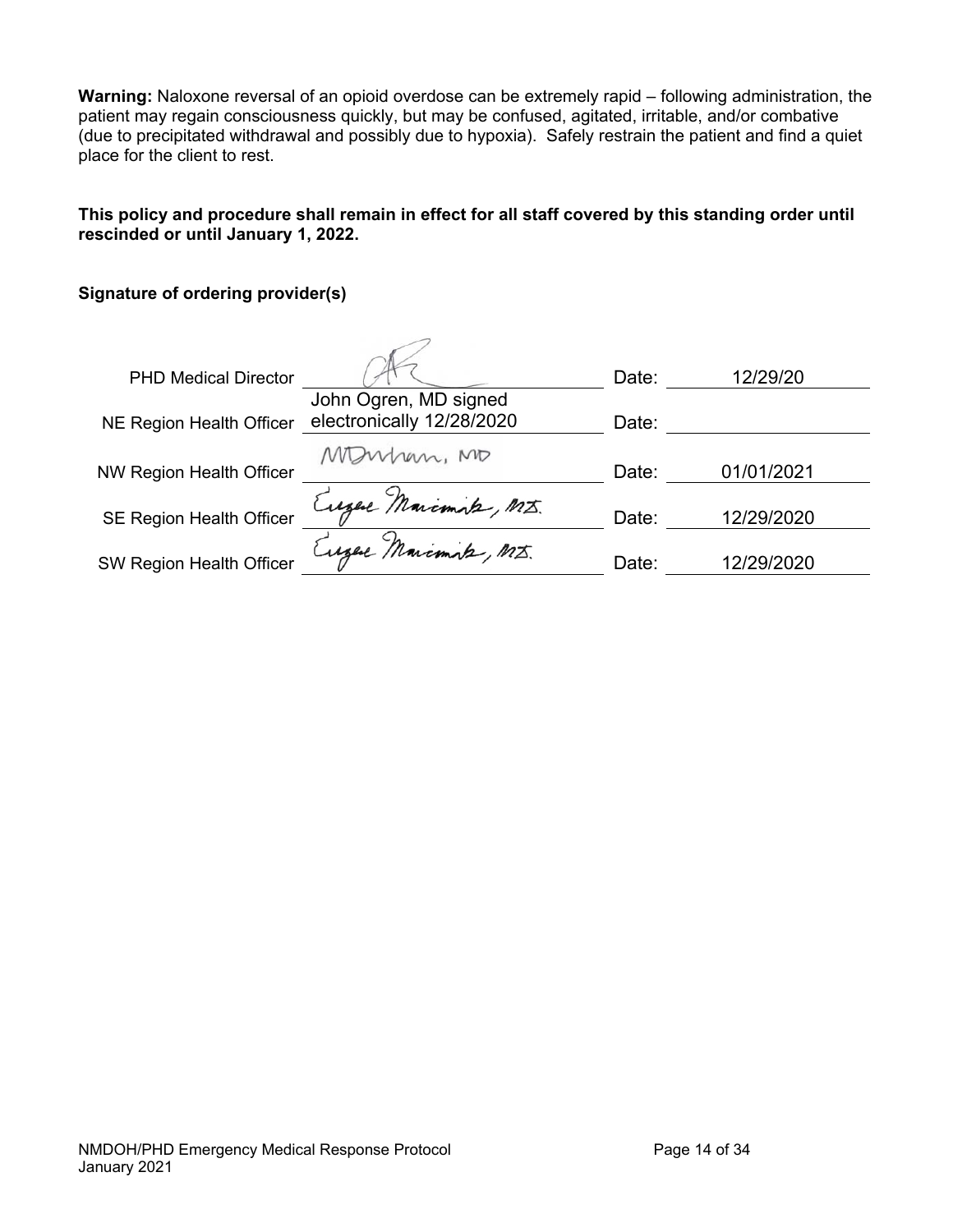## **Standing Order for Administration of Oxygen**

**Purpose:** To reduce the morbidity and mortality related to medical incidents by providing supplemental oxygen (if available).

### **Procedure:**

- 1. Oxygen may be administered to patients who may be affected by:
	- a. Severe allergic reactions
	- b. Chest pain/discomfort that may be angina or a myocardial infarction
	- c. Cardiac arrest
	- d. Stroke
	- e. Generalized seizure
	- f. Drug (opioid) overdose
- 2. Under these standing orders, eligible nurses may administer oxygen by mask at the highest flow rate available up to 10 liters/minute.
- 3. If necessary, provide assisted ventilations via Ambu-bag mask connected to oxygen supply per BLS protocols. Note: For infants/children use pediatric size face mask if available - if assisted ventilations are necessary do NOT over-inflate lungs.

### **Contraindications:**

No absolute contraindications of oxygen therapy exist when indications are judged to be present.

### **Precautions:**

- 1. A relative contraindication for oxygen therapy relates to patients with severe chronic obstructive pulmonary disease who may experience a decrease in the drive to breathe if given supplemental oxygen. Careful monitoring of these patients for hypoventilation is required during oxygen therapy.
- 2. Other issues related to oxygen may therapy include:
	- a. Fire hazard
	- b. Potentially inadequate flow due to a high inspiratory demand or an inappropriate oxygen delivery device
	- c. Skin irritation from pressure exerted by the device or reactions to the materials from which the device is made
	- d. Aspiration of vomitus may be more likely when a mask is in place this may occlude the valve of a mask and decrease oxygen delivery

### **This policy and procedure shall remain in effect for all staff covered by this standing order until rescinded or until January 1, 2022.**

### **Signature of ordering provider(s)**

| <b>PHD Medical Director</b>     |                                                    | Date: | 12/29/20   |
|---------------------------------|----------------------------------------------------|-------|------------|
| NE Region Health Officer        | John Ogren, MD signed<br>electronically 12/28/2020 | Date: |            |
| <b>NW Region Health Officer</b> | Monhan, MD                                         | Date: | 01/01/2021 |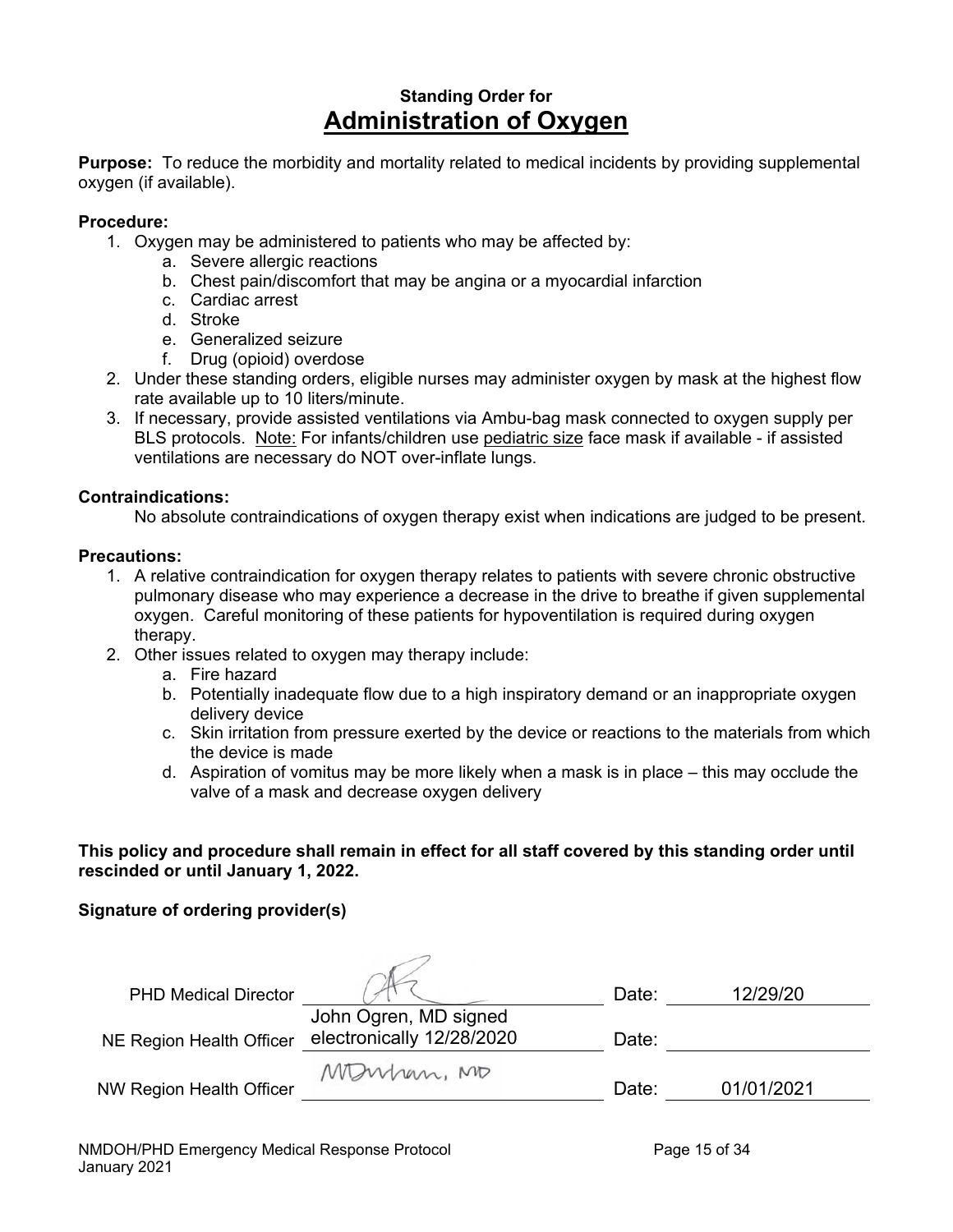| SE Region Health Officer | Eugel Marcmik, M.J.   | Date: | 12/29/2020 |
|--------------------------|-----------------------|-------|------------|
| SW Region Health Officer | Eugene Marcimite, MI. | Date: | 12/29/2020 |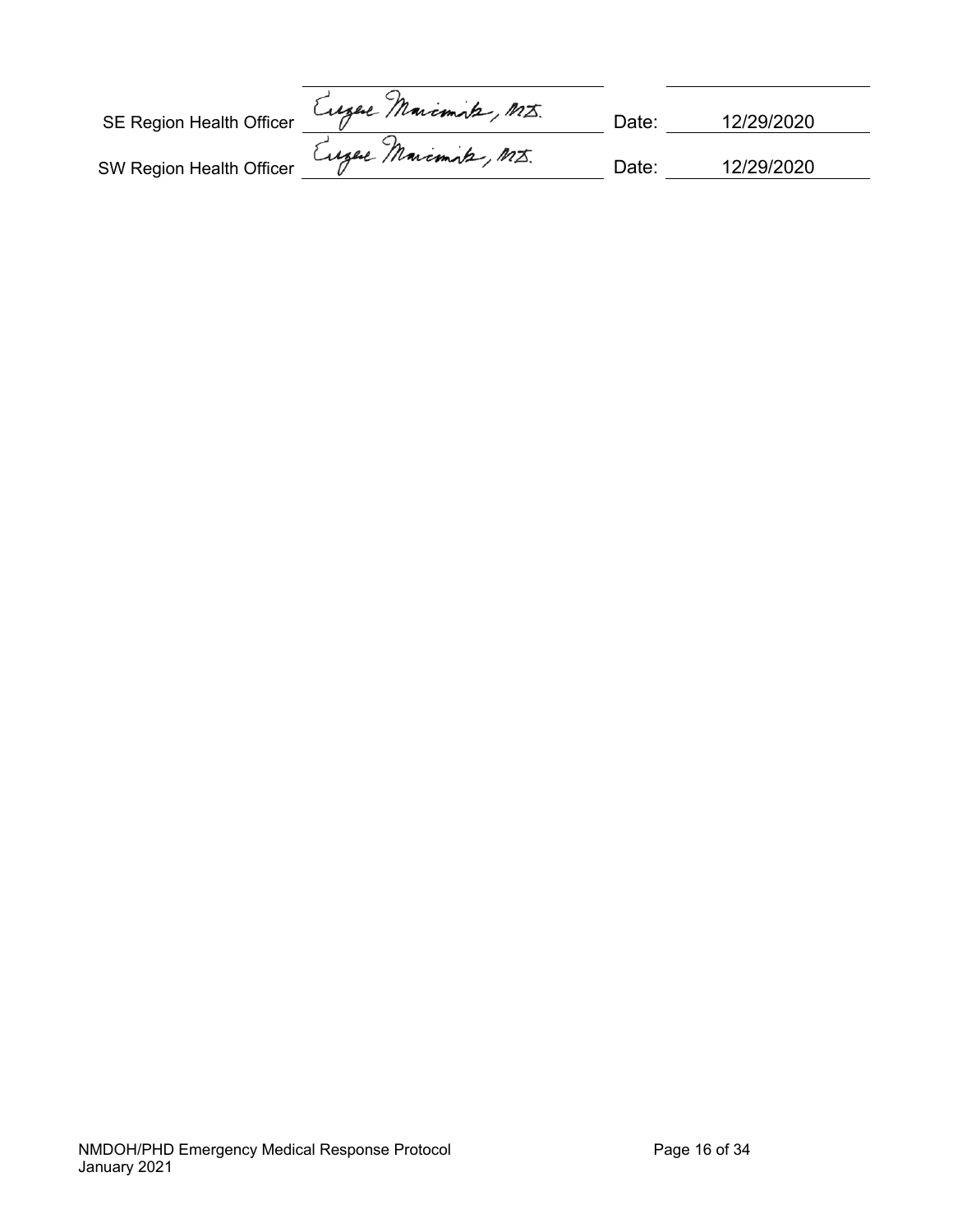### **Standing Order for Administration of Aspirin for Management of Suspected Myocardial Infarction**

**Purpose:** To reduce the morbidity and mortality related to myocardial infarctions by providing emergency aspirin (acetylsalicylic acid).

**Policy:** Under these standing orders, eligible nurses may administer aspirin to individuals who are or may be affected by a suspected myocardial infarction (heart attack).

### **Procedure:**

- 1. Identify indication(s) for administration of aspirin, including:
	- a. Uncomfortable **pressure, fullness, squeezing** or **pain** in the center of the chest that lasts more than a few minutes or goes away and comes back or is not relieved by nitroglycerin
	- b. **Pain that spreads to the shoulders, neck, or arms**
	- c. Chest discomfort with **lightheadedness, fainting, sweating, nausea** or **shortness of breath**
- 2. Aspirin may also be given to a patient who exhibits any TWO of the following signs or symptoms:
	- a. Atypical chest pain, stomach or abdominal pain. This may include discomfort that can be localized to a point, that is "sharp" in nature, that is reproducible by palpation, or that is in the "wrong" location (such as the upper abdomen).
	- b. Unexplained nausea (without vomiting) or lightheadedness (not vertigo) without chest pain
	- c. Shortness of breath and difficulty breathing (without chest pain)
	- d. Unexplained anxiety, weakness or fatigue
	- e. Palpitations, cold sweats, or paleness
- 3. Screen all patients for contraindications and precautions to aspirin.

### a. **Contraindications:**

- i. Allergy/sensitivity to aspirin, products containing aspirin, or aspirin-like products
- ii. Patient is unable to chew or swallow
- iii. History of active bleeding disorder
- iv. Recent or current ulcer or gastrointestinal bleeding
- v. Systolic blood pressure over **180** mmHg OR diastolic over 110 mmHg
- vi. Patient prescribed anticoagulation therapy
- vii. Possible aortic aneurysm

#### b. **Precautions**:

- i. Avoid when possible during pregnancy
- ii. Known hemophilia or glucose-6-phosphate dehydrogenase deficiency
- iii. May trigger a response in people with aspirin-sensitive asthma

Note: regular or recent aspirin use is NOT a contraindication or precaution: an additional dose may be provided if an MI is suspected.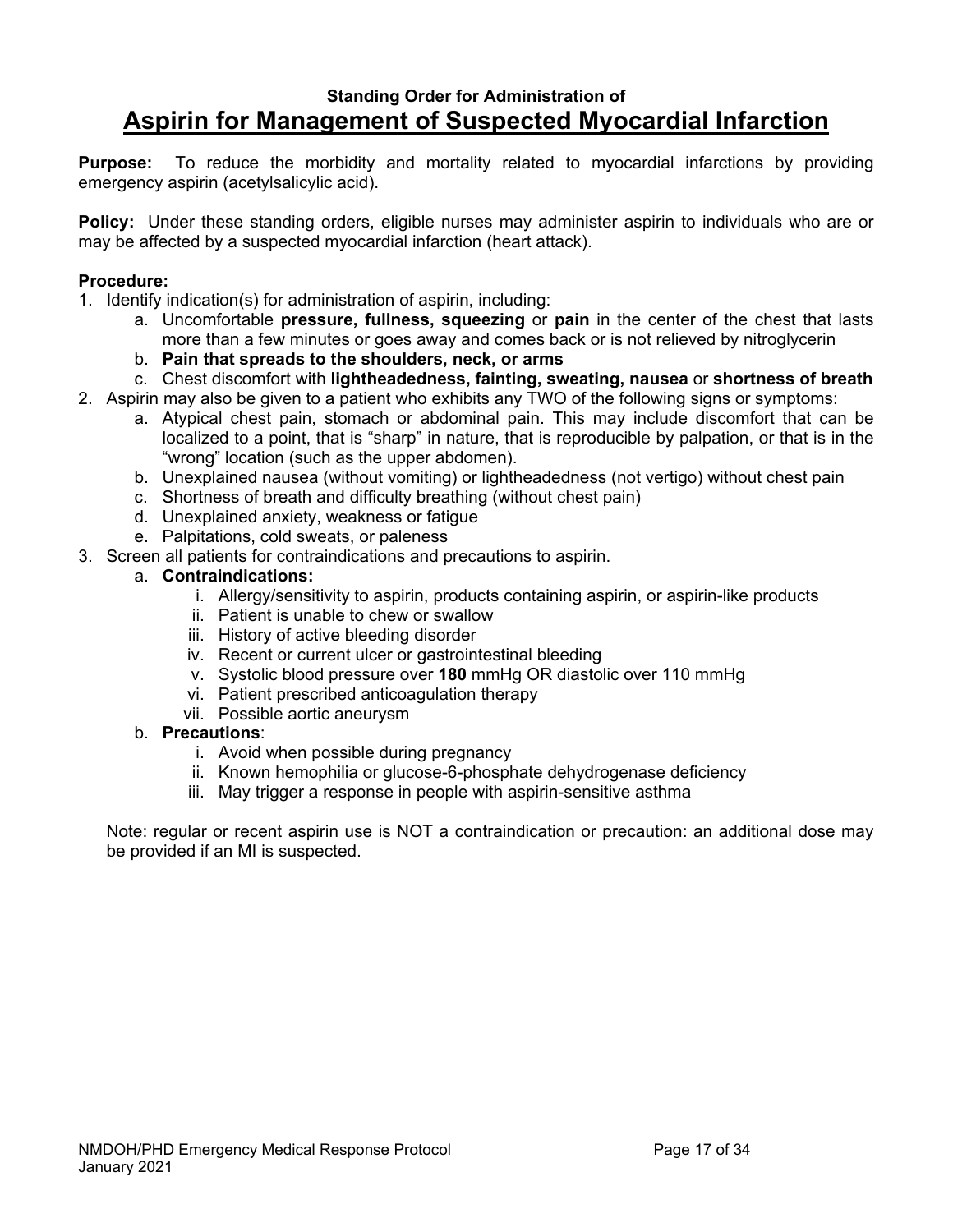4. With the individual or parent/guardian's consent, administer:

Aspirin 325 mg by mouth – chew the tablets until they are dissolved (do not swallow whole) (as four (4) children's chewable ASA (aspirin) tablets or equivalent)

**This policy and procedure shall remain in effect for all staff covered by this standing order until rescinded or until January 1, 2022.** 

### **Signature of ordering provider(s)**

| <b>PHD Medical Director</b>     |                           | Date: | 12/29/20   |
|---------------------------------|---------------------------|-------|------------|
|                                 | John Ogren, MD signed     |       |            |
| <b>NE Region Health Officer</b> | electronically 12/28/2020 | Date: |            |
|                                 | When, MD                  |       |            |
| <b>NW Region Health Officer</b> |                           | Date: | 01/01/2021 |
|                                 | Eugel Marcmik, MI.        |       |            |
| <b>SE Region Health Officer</b> |                           | Date: | 12/29/2020 |
|                                 | Eugel Marcmik, MI.        |       |            |
| <b>SW Region Health Officer</b> |                           | Date: | 12/29/2020 |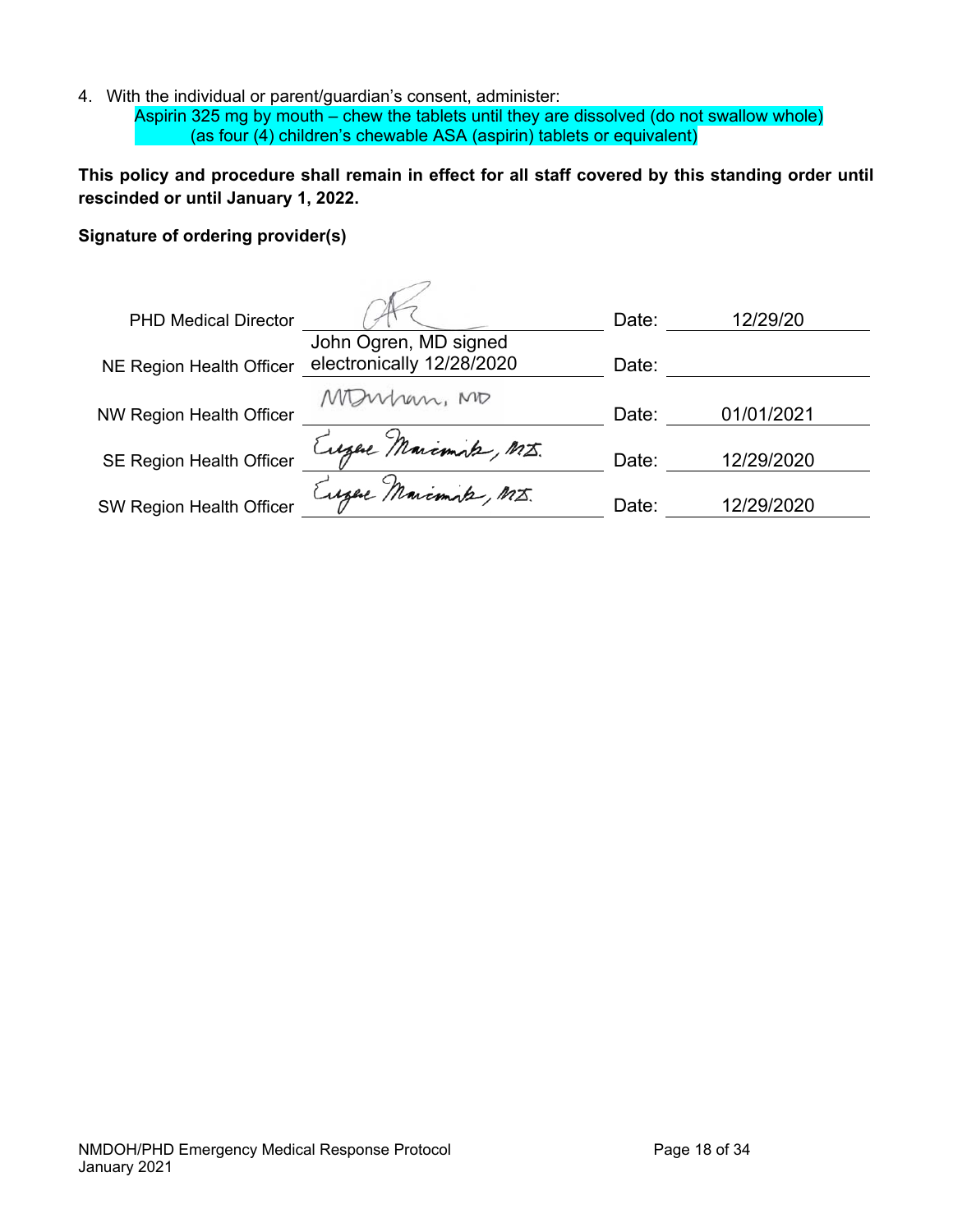### **DOCUMENTATION OF INCIDENTS**

The documentation of an adverse incident depends on the type, severity, and whether the victim is a client or an employee. The materials and guidance for documentation may come from multiple sources.

- The medical response to an emergency should be documented on the Event Record form (Attachment G). Blank Event Record forms are kept inside the Emergency Kit and adjacent to the AED unit (if applicable). Record the events, recommendations, decisions, and outcomes. Record the client's name, address, and phone numbers for follow-up, if needed.
- Post-event documentation may also be included in the client's medical chart (e.g., BEHR) if the event involves a PHD clinical services client (e.g., noting that syncope occurred with vaccination). The Event Record form for employee incidents should be stored in the employee's health record.
- A PHD Incident Report (with a copy of the Event Record) should be completed and submitted to the appropriate supervisor or local Safety Officer within one working day for any event that is **NOT** a Worker's Compensation incident. For details, see the PHD Health and Safety Handbook.
- A Worker's Compensation report (Notice of Accident-NOA-1), available in the LPHO, is required if the affected person is an employee. For details, see the **PHD Health and Safety Handbook**.
- Additional documentation that may need to be considered:
	- A Vaccine Adverse Event Reaction (VAERS) report, if a vaccine is involved.
	- Employer's First Report of Accident form.
	- ◆ Occupational Exposure Event Bloodborne Pathogen Form in the PHD Health and Safety Handbook if the incident involves a PHD employee exposed to potentially infectious materials.
	- ◆ PHD Sharps Injury Form Feb 2019 for a sharps injury.
	- ◆ Entry in the local Sharps Injury Log, if applicable.
	- Other documents related to a Worker's Compensation claim.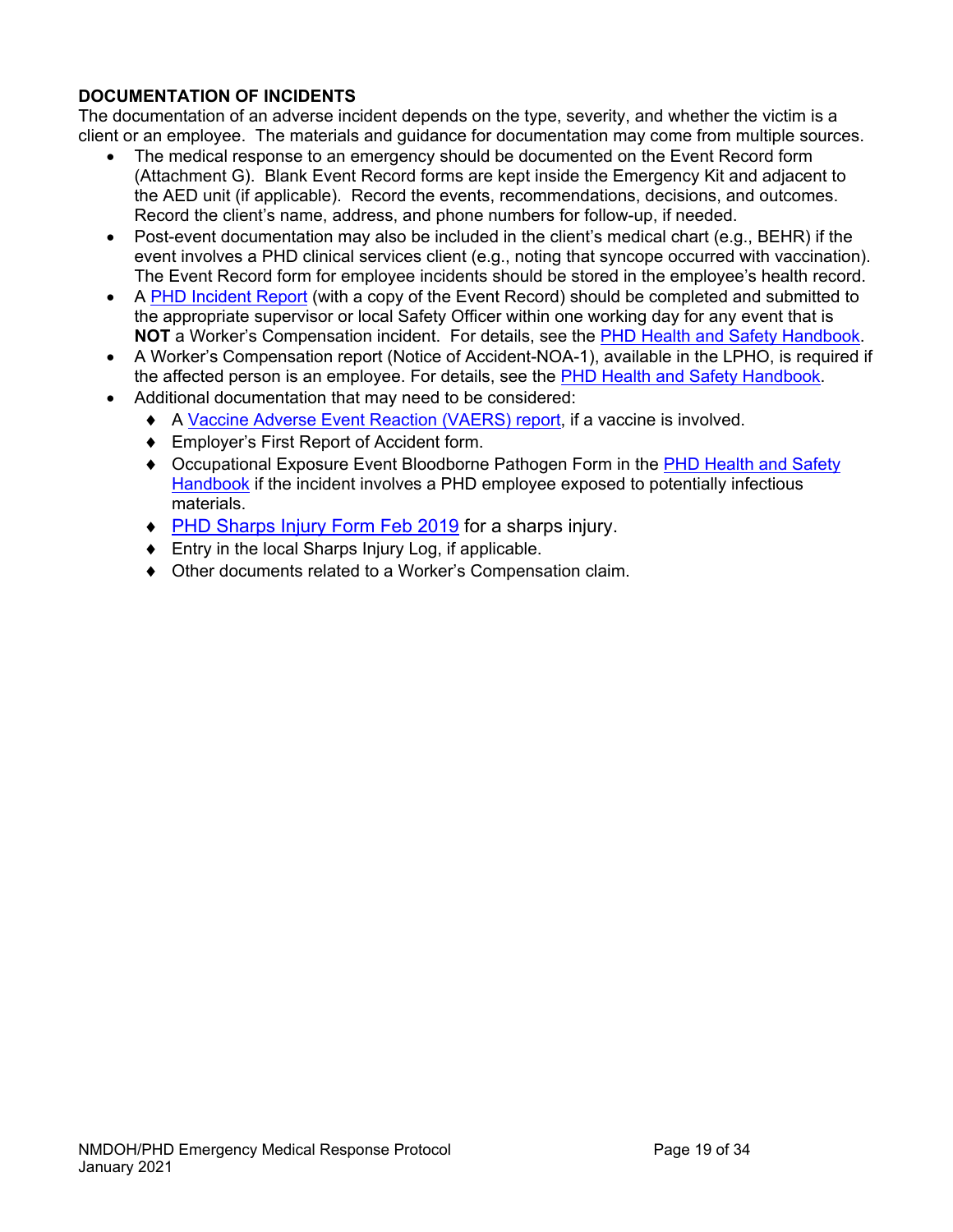### **ATTACHMENTS**

- Attachment A C-Spine Precautions and Recovery Position
- Attachment B Supply List for PHD Emergency Kit
- Attachment C Supply List for PHD Opioid Overdose Emergency Response Kit
- Attachment D Supply List for PHD AEDs
- Attachment E PHD Medical Emergency Equipment Maintenance Log
- Attachment F PHD Opioid Overdose Emergency Response Kit Maintenance Log
- Attachment G PHD Event Record (for recording interventions)
- Attachment H AED Usage Data Collection Form
- Attachment I Normal Values for Vital Signs
- Attachment J PHD Protocol Approval Sheet
- Attachment K PHD Acknowledgement and Receipt of Protocol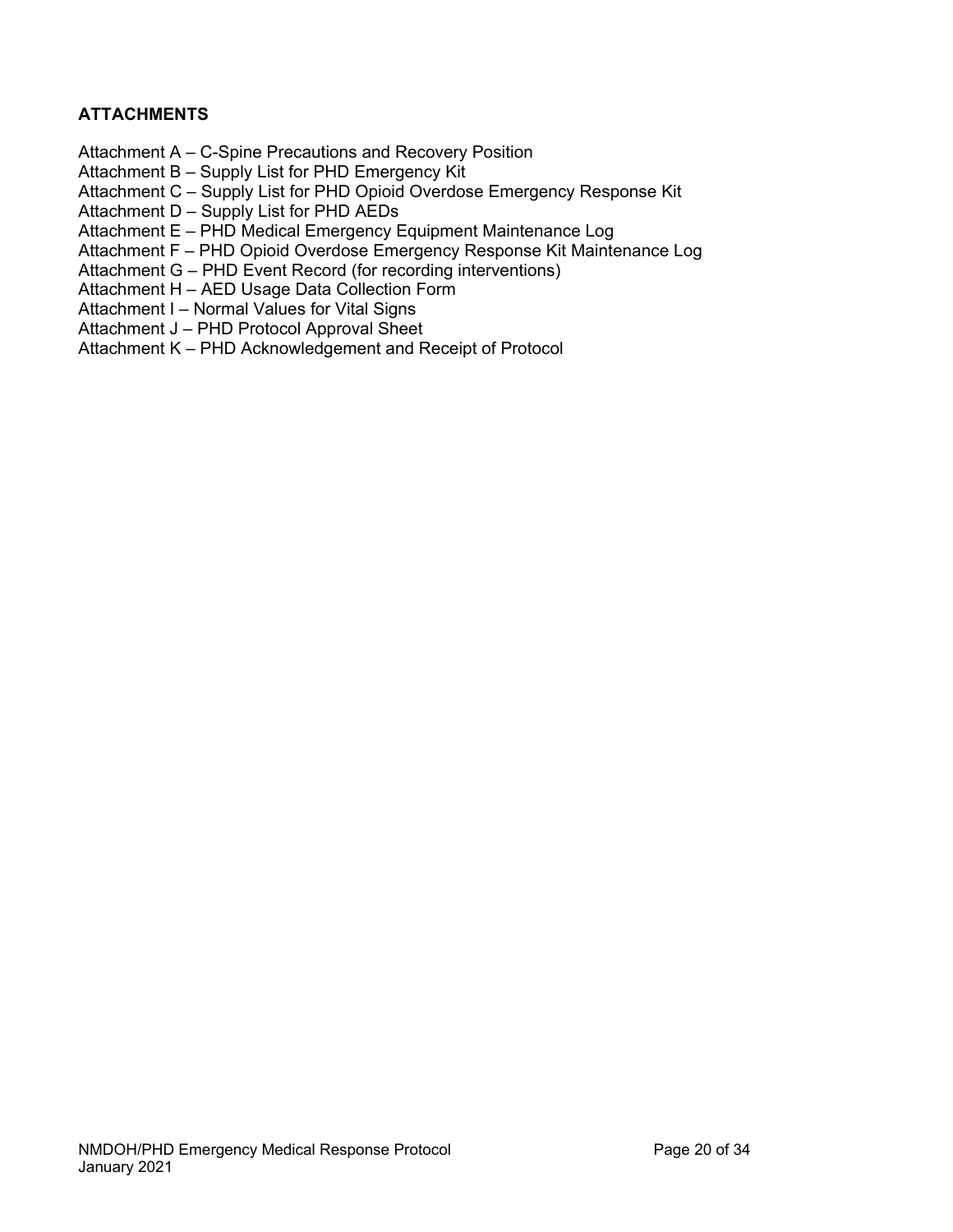### *Attachment A – C-Spine Precautions and Recovery Position*

An injury to the cervical spinal (C-spine) vertebra in the neck due to trauma (e.g., fall) can result in significant spinal cord injury. The injury may not always be recognized immediately – for example, if the client is unconscious, has other distracting injuries, is intoxicated, etc. However, if not recognized and managed, movement of the unstable vertebra can result in (additional) spinal cord damage, leading to permanent disability or death.

Patients should be considered to have cervical spine injury if they present with any of the following:

- a. Blunt force trauma to head, neck or back, fall
- b. Loss of consciousness/unconscious, or altered mental status
- b. Neurologic deficits (weakness/paresthesia) in torso, legs, or arms not explained by peripheral nerve injuries
- c. Tenderness on palpitation of the cervical spine
- d. Pain in the cervical spine or paraspinal muscles

The first priority is keeping the airway open - if breathing stops, regardless of potential for increased injury to the person, you must continue CABs: circulation, airway, breathing.

 $\bullet$  If a spinal injury is possible:

The preferred position for the victim with known or suspected spinal injury is to stabilize the spine in the supine position (on their back) in neutral alignment with no rotation or bending of the spinal column.

- Initially, a rescuer should place both hands on either side of the victim's head to steady it. Hold the victim's head gently but firmly to keep it from moving. Only release the head to help with the victim's airway, breathing or circulation, or if the scene becomes unsafe.
- $\bullet$  If the victim is conscious, instruct the client to remain calm and still. If the neck is not in the neutral position, an attempt may be made to achieve alignment: the patient may attempt to move their neck into line. If there is any pain, neurological deterioration, or resistance to movement the procedure should be abandoned and the neck held in the current position.
- If the victim is unconscious or unable to co-operate, and if the neck is not in the neutral position, maintain control of the victim's neck. If necessary, for example due to a compromised airway, an attempt can be made to passively achieve alignment (i.e., gently moving the victim's head). If there is any pain evident, neurological deterioration, or resistance to movement the procedure should be abandoned and the neck held in the current position.

If aspiration is a risk, a victim may be moved to the recovery position (see details below). However, practically speaking, safely moving a client with a possible C-spine injury can be hard without multiple trained staff – if attempted, one rescuer should be responsible for leading the movement AND maintaining control of the head and neck (in line with the body) while 1-2 others position the torso and legs. Place padding under the head to maintain neutral alignment – use of the HAINES position (a modified recovery position with the victim's arm above the head) is preferred.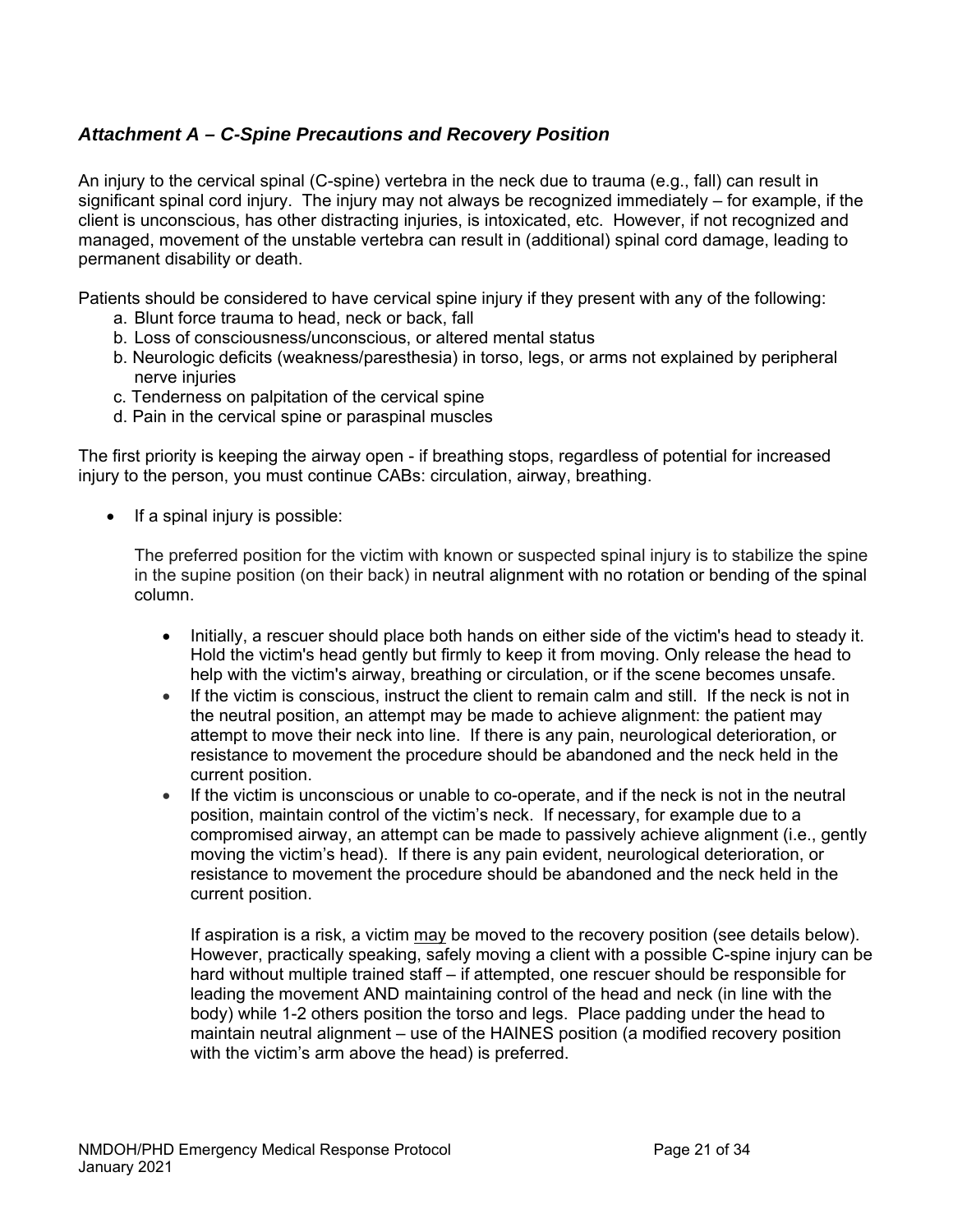

Minimize movement of the victim until EMS arrives to take control of the client. Every effort should be made to ensure patient comfort. Consider placing extra padding to bony prominences (e.g., behind knees, to lumbar space (if lumbar spine negative) or occiput/behind the head).

- $\bullet$  If a spinal injury is not suspected:
	- If the client is conscious, they may be placed in a comfortable position  $-$  usually supine (on the back). Elevating the legs may be helpful (e.g., for shock).
	- If unconscious, especially if aspiration is a risk (e.g., seizure, overdose), consider placing the client in a recovery position:



Caution: nerve and vessel injury can develop, particularly if the victim remains in this position for a long period of time.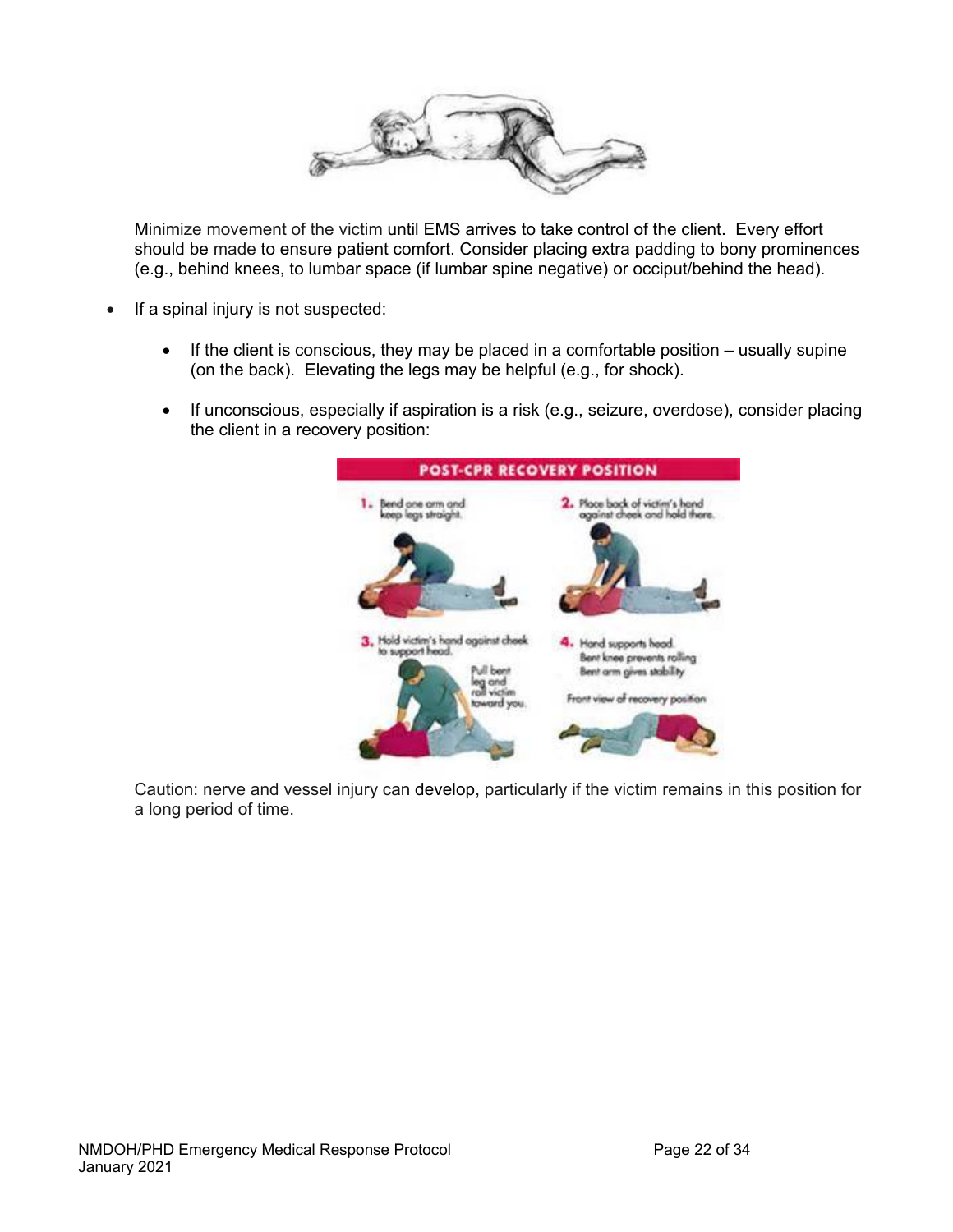### *Attachment B - Supply List for PHD Medical Emergency Kit*

### Drugs & Drug Administration

**Epinephrine** 2 x 0.3 mg/0.3 ml epinephrine auto-injector

### AND/OR

2 x 1 mL vials or ampules epinephrine 1:1000 (340B – for use only on patients of the clinic in or out of health office)

AND

- 1 x 1mL vial or ampule epinephrine 1:1000 (non-340B for use on any response)
- 3 x 1 mL vials diphenhydramine (Benadryl) 50 mg/mL
- **2** packs Naloxone Nasal Spray devices  $(2 \times 4 \text{ m}q/\text{device})$  exchange >90 days prior to expiration
- 4 unit dose children's chewable ASA (aspirin) (81 mg/tab)

### OR

### 1 bottle ASA tablets (81 mg/tab)

Oxygen and regulator (to accompany Emergency Kit) – if available

#### **Needles**

- $10 \times 22g \times 1.5$ "
- $10 \times 23g \times 1$ "
- 5 x 19g x 1" 5-micron filter needles (for use with epinephrine ampules)

#### **Syringes**

- 6 x 1 cc syringes (graduated)
- 6 x 3 cc syringes (graduated)

#### Evaluation Equipment

- 1 stethoscope
- 1 adult BP cuff (sphygmomanometer)
- **1** pediatric BP cuff (sphygmomanometer)

#### Resuscitation Equipment

- <sup>1</sup> 1 Adult and 1 pediatric non-rebreather mask
- Adult Ambu bag
- Pediatric Ambu bag (if available)

#### Treatment Equipment

- 10 alcohol swabs
- **10 band-aids**
- 10 4X4 gauze pads
- **2** pen lights
- **1** roll adhesive tape

### PPE

- Nitrile gloves (1 pair each S, M, L)
- 3 face-shields (optional)

NMDOH/PHD Emergency Medical Response Protocol Page 23 of 34 January 2021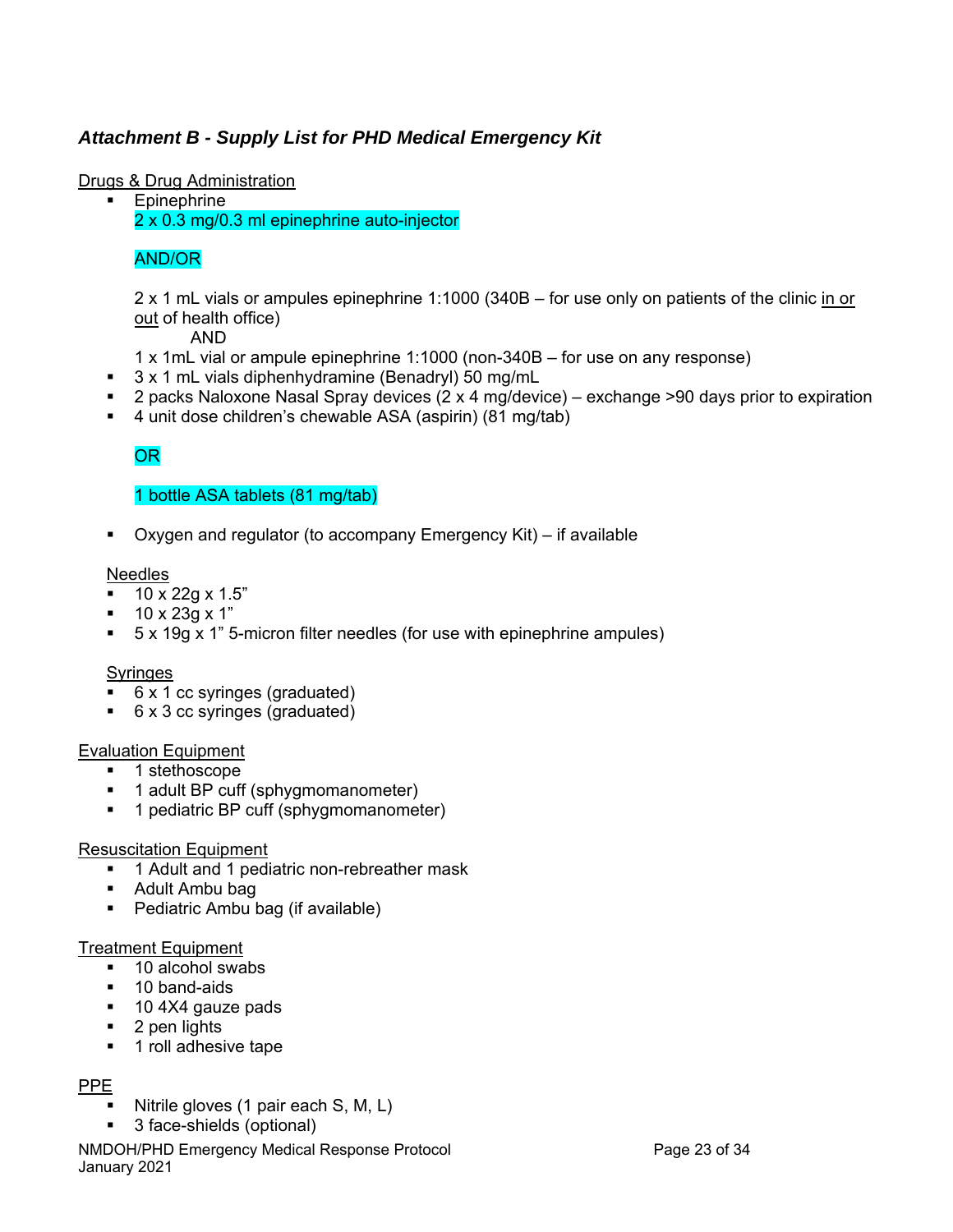### **Other Materials**

- <sup>1</sup> 1 copy of statewide Protocol for Emergency Medical Response
- 5 copies of Event Record (for documentation of emergency event)
- AED Use Record, if applicable
- <sup>1</sup> 1 copy of Medical Emergency Kit supply list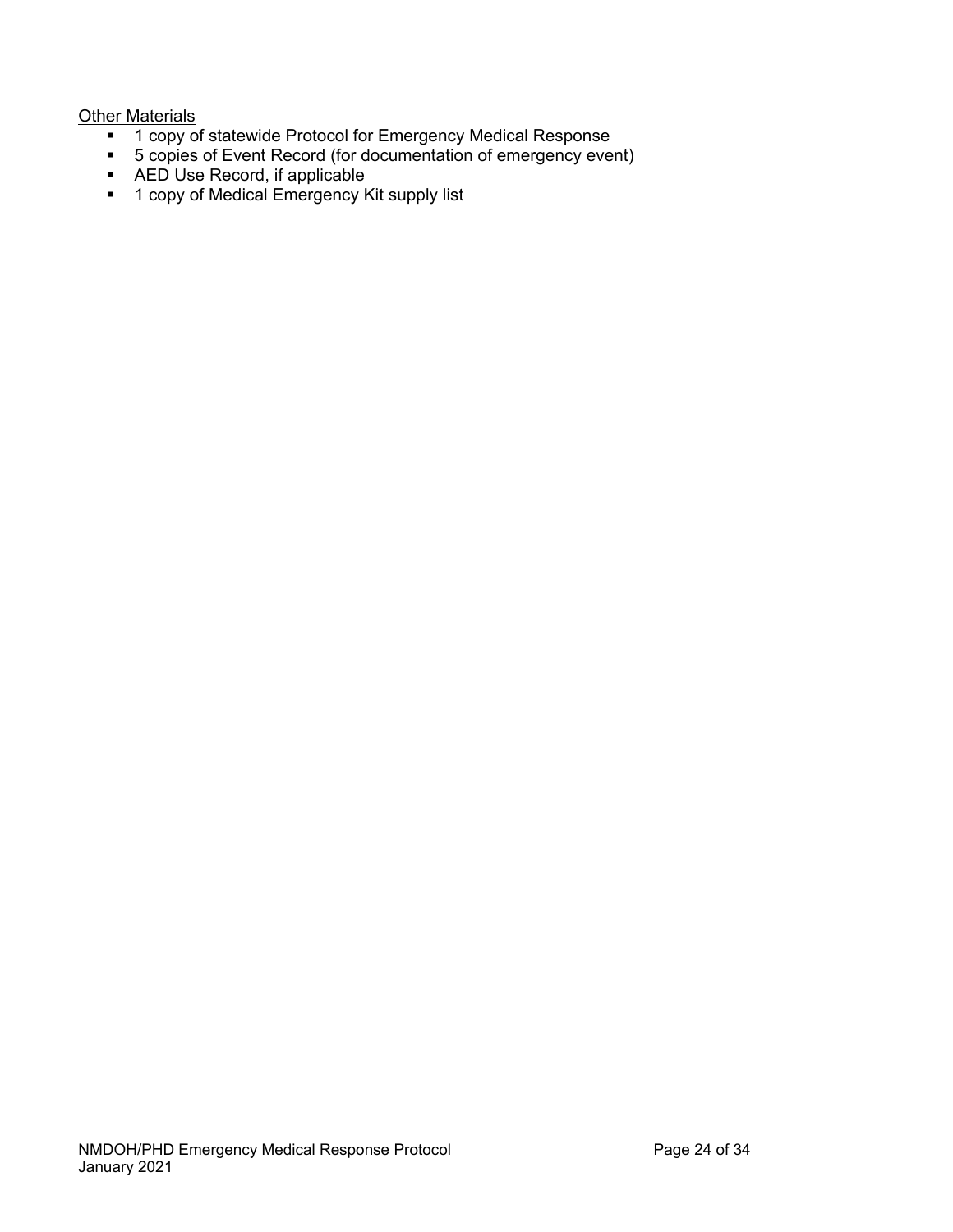### *Attachment C - Supply List for PHD Opioid Overdose Emergency Response Kit*

### Drugs & Drug Administration

■ 2 packs Naloxone Nasal Spray devices (2 x 4 mg/device) - exchange >90 days prior to expiration

### Resuscitation Equipment

■ 1 adult size pocket mask with one-way valve

### PPE

- Nitrile gloves (1 pair each  $S, M, L$ )
- 1 adult size pocket mask with one-way valve
- 1 pediatric size pocket mask with one-way valve
- $\blacksquare$  1 face-shield

### Other Materials

- 1 copy of statewide Protocol for Emergency Medical Response Standing Order for Naloxone for Suspected Opioid Overdose
- 1 copy of Event Record (for documentation of emergency event)
- **1 copy of Opioid Overdose Emergency Response Kit supply list**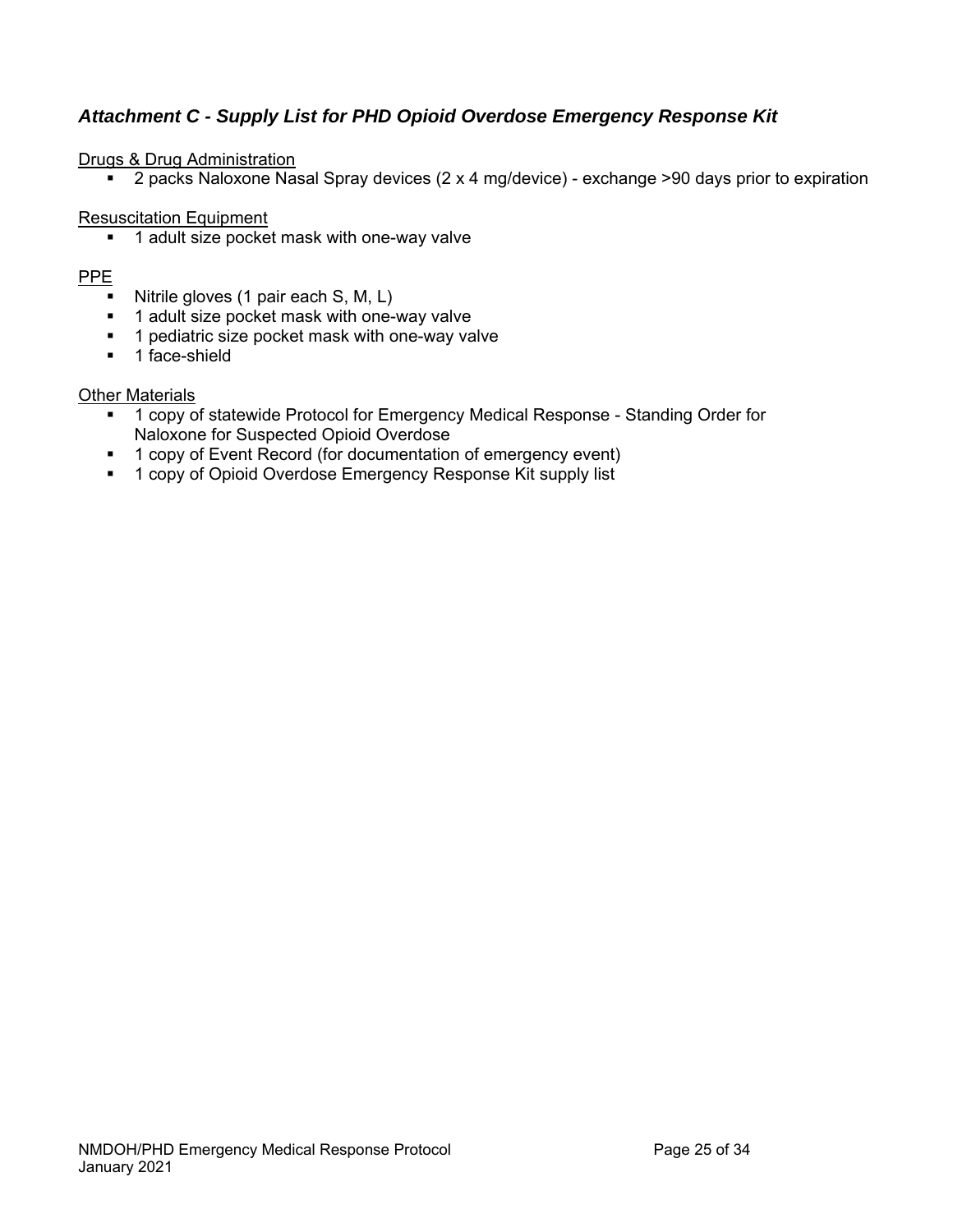### *Attachment D - Supply List for PHD AEDs*

### **AED Station\***

AED and installed items include:

- AED case
- $\bullet$  AED
- AED instructions
- Batteries (installed)
- 2 sets of adult pads
- 1 set of pediatric pads
- Accessories (e.g., CPR barrier mask, scissors, gloves, prep razor, towel and a moist towelette in a small zip-lock pouch)

\*Does not include additional supplies (backup batteries, pads, etc.) maintained on-site or in the Regional Health Office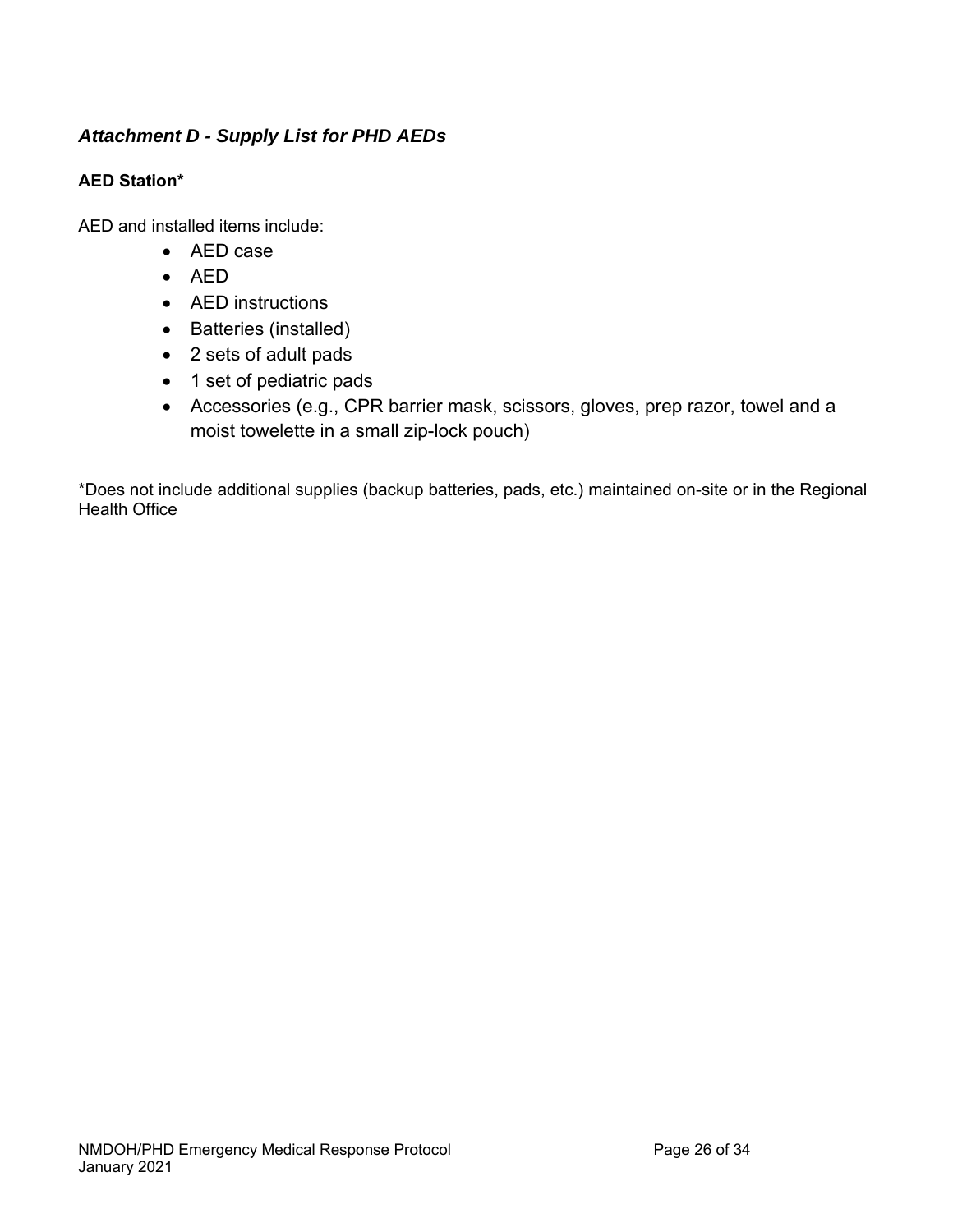### *Attachment E - PHD Medical Emergency Equipment Maintenance Log*

| Year:                                                                         | Expiration Date(s) or Check |   |   |   |   |   |   |   |   |   |   |   |
|-------------------------------------------------------------------------------|-----------------------------|---|---|---|---|---|---|---|---|---|---|---|
|                                                                               |                             | F | М | Α | M | J | J | A | S | O | N | D |
| <b>Drugs &amp; Drug Administration</b>                                        |                             |   |   |   |   |   |   |   |   |   |   |   |
| 2 x 1 epinephrine auto-injector (0.3 mg each)                                 |                             |   |   |   |   |   |   |   |   |   |   |   |
| <b>AND/OR</b>                                                                 |                             |   |   |   |   |   |   |   |   |   |   |   |
| 2 x 1 mL vials or ampules epinephrine                                         |                             |   |   |   |   |   |   |   |   |   |   |   |
| 1:1000 (340B – for use with clinic patients in                                |                             |   |   |   |   |   |   |   |   |   |   |   |
| or out of health office)                                                      |                             |   |   |   |   |   |   |   |   |   |   |   |
| <b>AND</b>                                                                    |                             |   |   |   |   |   |   |   |   |   |   |   |
| 1 x 1mL vial or ampule epinephrine 1:1000                                     |                             |   |   |   |   |   |   |   |   |   |   |   |
| (non-340B - for use on any response)                                          |                             |   |   |   |   |   |   |   |   |   |   |   |
| 3 x 1 mL vials diphenhydramine (Benadryl)                                     |                             |   |   |   |   |   |   |   |   |   |   |   |
| 50 mg/mL                                                                      |                             |   |   |   |   |   |   |   |   |   |   |   |
| 2 packs Naloxone Nasal Spray devices (2 x                                     |                             |   |   |   |   |   |   |   |   |   |   |   |
| 4 mg/device) – exchange >90 days prior to                                     |                             |   |   |   |   |   |   |   |   |   |   |   |
| expiration                                                                    |                             |   |   |   |   |   |   |   |   |   |   |   |
| 4 unit dose children's chewable ASA                                           |                             |   |   |   |   |   |   |   |   |   |   |   |
| (aspirin) (81 mg/tab)                                                         |                             |   |   |   |   |   |   |   |   |   |   |   |
| <b>OR</b>                                                                     |                             |   |   |   |   |   |   |   |   |   |   |   |
| 1 unopened bottle ASA (81 mg/tab or 325                                       |                             |   |   |   |   |   |   |   |   |   |   |   |
| mg/tab)                                                                       |                             |   |   |   |   |   |   |   |   |   |   |   |
| <b>Needles</b>                                                                |                             |   |   |   |   |   |   |   |   |   |   |   |
| 10 x 22g x 1.5"                                                               |                             |   |   |   |   |   |   |   |   |   |   |   |
| 10 x 23g x 1"                                                                 |                             |   |   |   |   |   |   |   |   |   |   |   |
| 3 x 19g x 1" 5-micron filter needles (for use                                 |                             |   |   |   |   |   |   |   |   |   |   |   |
| with epinephrine ampules)                                                     |                             |   |   |   |   |   |   |   |   |   |   |   |
| <b>Syringes</b>                                                               |                             |   |   |   |   |   |   |   |   |   |   |   |
| 6 x 1 cc syringes (graduated)                                                 |                             |   |   |   |   |   |   |   |   |   |   |   |
| 6 x 3 cc syringes (graduated)                                                 |                             |   |   |   |   |   |   |   |   |   |   |   |
| <b>Evaluation Equipment</b>                                                   |                             |   |   |   |   |   |   |   |   |   |   |   |
| 1 stethoscope<br>1 adult BP cuff (sphygmomanometer)                           |                             |   |   |   |   |   |   |   |   |   |   |   |
| 1 pediatric BP cuff (sphygmomanometer)                                        |                             |   |   |   |   |   |   |   |   |   |   |   |
|                                                                               |                             |   |   |   |   |   |   |   |   |   |   |   |
| <b>Resuscitation Equipment</b><br>1 Adult and 1 pediatric non-rebreather mask |                             |   |   |   |   |   |   |   |   |   |   |   |
| Adult Ambu bag and mask                                                       |                             |   |   |   |   |   |   |   |   |   |   |   |
| Oxygen and regulator (to accompany                                            |                             |   |   |   |   |   |   |   |   |   |   |   |
| Emergency Kit)                                                                |                             |   |   |   |   |   |   |   |   |   |   |   |
| <b>Treatment Equipment</b>                                                    |                             |   |   |   |   |   |   |   |   |   |   |   |
| 10 alcohol swabs                                                              |                             |   |   |   |   |   |   |   |   |   |   |   |
| 10 band-aids                                                                  |                             |   |   |   |   |   |   |   |   |   |   |   |
| 10 4X4 gauze pads                                                             |                             |   |   |   |   |   |   |   |   |   |   |   |
| 2 pen lights                                                                  |                             |   |   |   |   |   |   |   |   |   |   |   |
| 1 roll adhesive tape                                                          |                             |   |   |   |   |   |   |   |   |   |   |   |
| <b>PPE</b>                                                                    |                             |   |   |   |   |   |   |   |   |   |   |   |
| Nitrile gloves (1 pair each S, M, L)                                          |                             |   |   |   |   |   |   |   |   |   |   |   |
| 3 face-shields (optional)                                                     |                             |   |   |   |   |   |   |   |   |   |   |   |
| <b>Other Materials</b>                                                        |                             |   |   |   |   |   |   |   |   |   |   |   |
| Protocol for Emergency Medical Response                                       |                             |   |   |   |   |   |   |   |   |   |   |   |
| Event Record (for documentation) - 5 copies                                   |                             |   |   |   |   |   |   |   |   |   |   |   |
| AED Use Record, if applicable                                                 |                             |   |   |   |   |   |   |   |   |   |   |   |
| Medical Emergency Kit supply list/Expiration                                  |                             |   |   |   |   |   |   |   |   |   |   |   |
| Check                                                                         |                             |   |   |   |   |   |   |   |   |   |   |   |
|                                                                               |                             |   |   |   |   |   |   |   |   |   |   |   |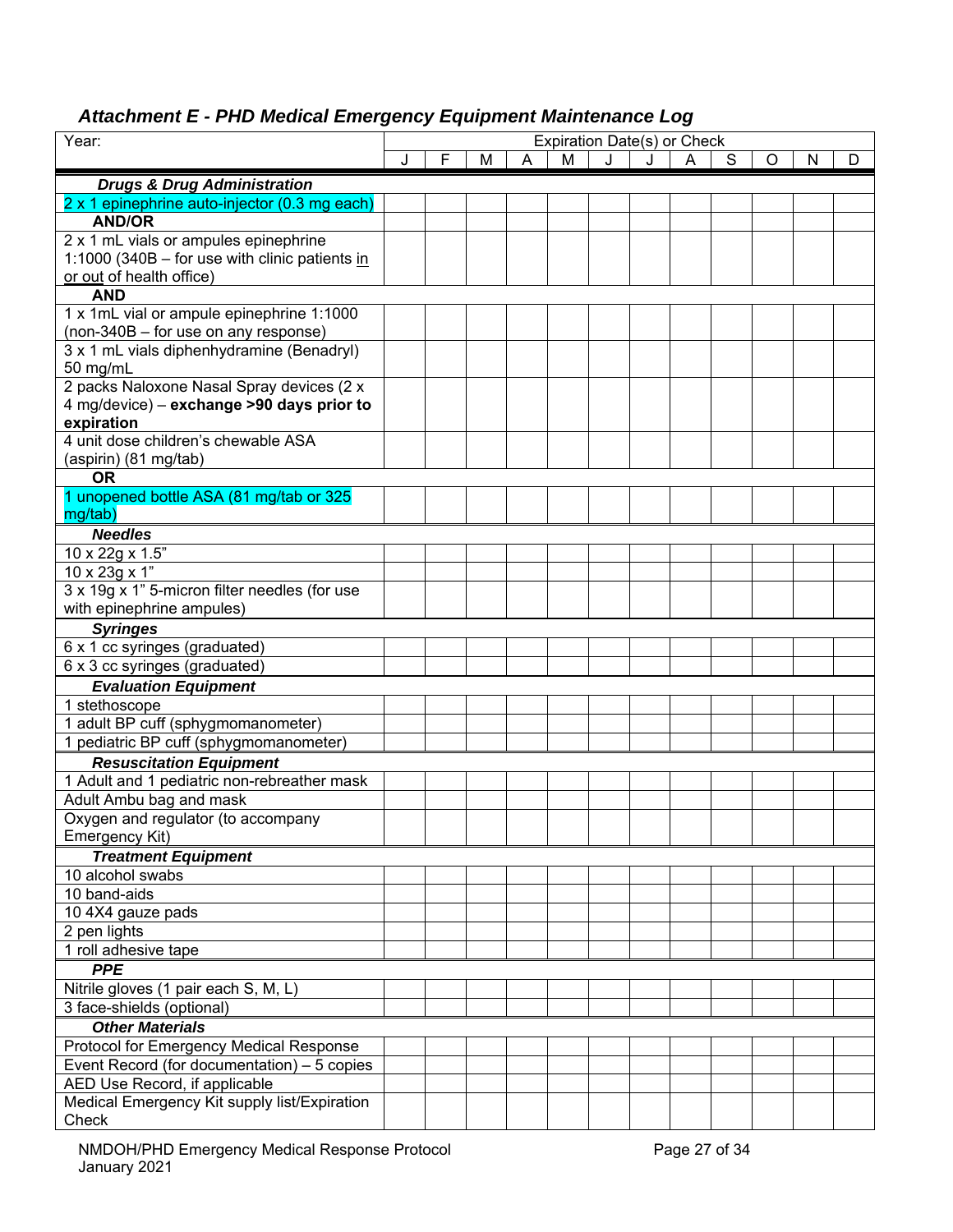## *Attachment F - PHD Opioid Overdose Emergency Response Kit Maintenance Log*

| <b>Month</b> | <b>Medications</b> and<br><b>Supplies Within Date*</b> | <b>Utilities Bag Present</b><br>& Stocked | Signature/Comments |
|--------------|--------------------------------------------------------|-------------------------------------------|--------------------|
| Jan          |                                                        |                                           |                    |
| Feb          |                                                        |                                           |                    |
| Mar          |                                                        |                                           |                    |
| Apr          |                                                        |                                           |                    |
| <b>May</b>   |                                                        |                                           |                    |
| Jun          |                                                        |                                           |                    |
| Jul          |                                                        |                                           |                    |
| Aug          |                                                        |                                           |                    |
| <b>Sep</b>   |                                                        |                                           |                    |
| Oct          |                                                        |                                           |                    |
| $\bf Nov$    |                                                        |                                           |                    |
| Dec          |                                                        |                                           |                    |

**Year 20\_\_** 

\*Exchange >90 days prior to expiration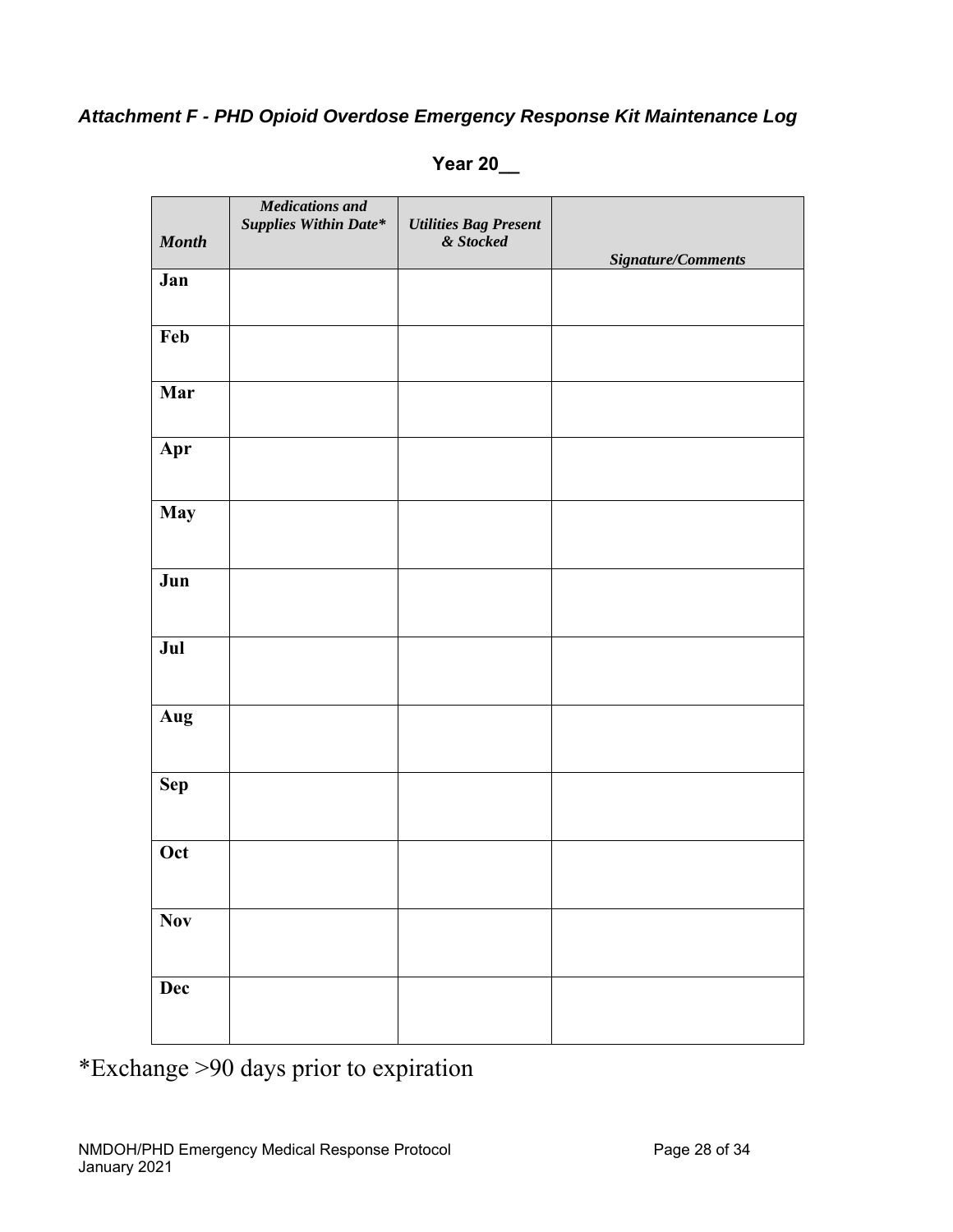## *Attachment G - PHD Event Record*

|                                    |                                   | <b>Today's Date</b> |
|------------------------------------|-----------------------------------|---------------------|
| <b>Name of Local Health Office</b> | <b>Address</b>                    |                     |
| <b>Name of Patient</b>             | <b>DOB</b><br><b>Phone Number</b> | Age                 |
| Allergies:                         | $\Box$ NKDA<br>0r                 |                     |

| Time | Action/Drugs/Oxygen | <b>HR</b> | <b>BP</b> | <b>RR</b> | <b>Patient Condition</b> | <b>Initials</b> |
|------|---------------------|-----------|-----------|-----------|--------------------------|-----------------|
|      |                     |           |           |           |                          |                 |
|      |                     |           |           |           |                          |                 |
|      |                     |           |           |           |                          |                 |
|      |                     |           |           |           |                          |                 |
|      |                     |           |           |           |                          |                 |
|      |                     |           |           |           |                          |                 |
|      |                     |           |           |           |                          |                 |
|      |                     |           |           |           |                          |                 |
|      |                     |           |           |           |                          |                 |

| Narrative (i.e., Type of Drug Reaction, Diagnosis, Patient Status, Time of Departure, etc.)*: |  |  |  |
|-----------------------------------------------------------------------------------------------|--|--|--|
|                                                                                               |  |  |  |
|                                                                                               |  |  |  |
|                                                                                               |  |  |  |
|                                                                                               |  |  |  |
|                                                                                               |  |  |  |
|                                                                                               |  |  |  |
|                                                                                               |  |  |  |
|                                                                                               |  |  |  |
|                                                                                               |  |  |  |
|                                                                                               |  |  |  |

## **\*If AED used, complete AED Usage Data Collection Form**

**\_\_\_\_\_\_\_\_\_\_\_\_\_\_\_\_\_\_\_\_\_\_\_\_\_\_\_\_\_\_\_\_\_\_\_\_\_\_\_\_\_\_\_\_\_\_\_\_\_\_\_\_\_\_\_\_\_\_\_\_\_\_\_\_\_** 

| <b>Patient Discharged to:</b>  |       |
|--------------------------------|-------|
| <b>With Follow Up Care by:</b> | When: |
| <b>Patient Transferred to:</b> | When: |
| Via:                           | When: |

| $\sim$                                 | $T = 0.1$ |
|----------------------------------------|-----------|
| <b>ignature:</b>                       | itia:     |
| ுடி                                    | THIL.     |
| rrm<br>Doi:<br>Time:<br>$\bm{\nu}$ atu |           |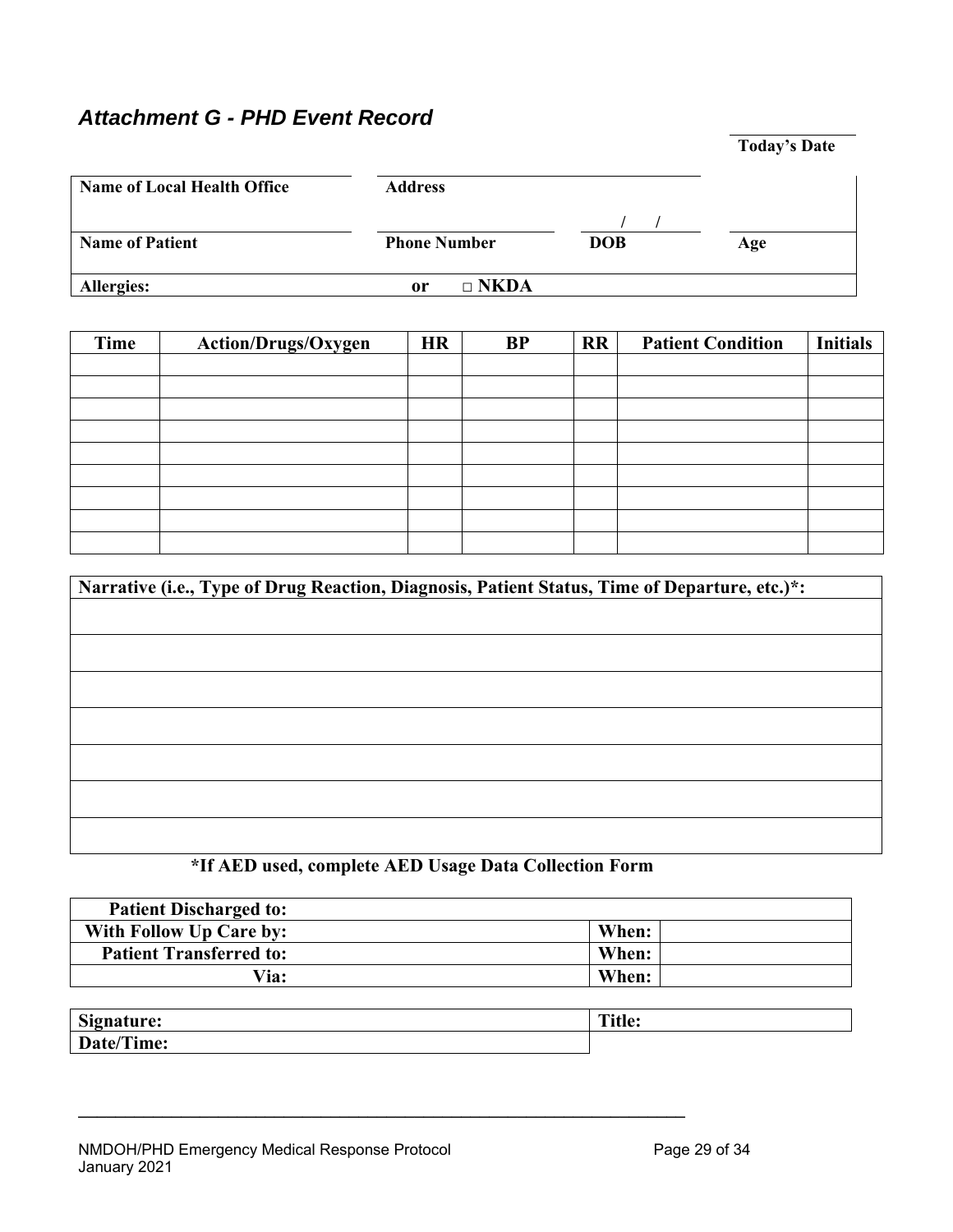## *Attachment H - Sample AED Usage Data Collection Form*

| Victim's Name:  |                     |              | Date of Event:         |                             |                |  |
|-----------------|---------------------|--------------|------------------------|-----------------------------|----------------|--|
| AED Responders: |                     |              |                        |                             | Time of Event: |  |
|                 |                     |              | <b>Witnessed Event</b> |                             |                |  |
|                 |                     |              |                        | Non-witnessed Event         |                |  |
| Location:       | Address:            |              |                        |                             |                |  |
|                 | Residential         | Commercial   |                        | Industrial                  |                |  |
|                 | <b>Nursing Home</b> | Agricultural |                        | <b>Health Care Facility</b> |                |  |
|                 | Mass gathering      |              | Recreation             |                             |                |  |

**(Note: Use version in Regional AED Protocol, if available)** 

| <b>RESPONSE TIMES:</b>             | TIME |
|------------------------------------|------|
| <b>Estimated Collapse/Arrest</b>   |      |
| $1st$ CPR                          |      |
| AED Responder Scene Arrival        |      |
| 1 <sup>st</sup> AED Defibrillation |      |
| <b>EMS Scene Arrival</b>           |      |
| <b>Transport from Scene</b>        |      |
| Arrival at hospital (if obtainable |      |
| from receiving hospital)           |      |

### Emergency Medical Response Plan Activated:  $\Box Y / \Box N$

| Was pulse taken at initial assessment?             |                       | $\Box Y / \Box N$               |  |
|----------------------------------------------------|-----------------------|---------------------------------|--|
| Was CPR given before the AED arrival?              |                       | $\Box Y / \Box N$               |  |
|                                                    |                       | If Yes, name of CPR rescuer(s): |  |
|                                                    |                       |                                 |  |
| Were shocks administered by AED?                   |                       | $\Box Y / \Box N$               |  |
|                                                    |                       | Total number of shocks?         |  |
| Did victim                                         |                       |                                 |  |
|                                                    | Regain a pulse?       | $\Box Y / \Box N$               |  |
|                                                    |                       | If Yes, pulse rate:             |  |
|                                                    | Resume breathing?     | $\Box Y / \Box N$               |  |
|                                                    | Regain consciousness? | $\Box Y / \Box N$               |  |
| Apparent cause of arrest:                          |                       |                                 |  |
| Estimated total time of event (time of collapse to |                       |                                 |  |
| transport time)?                                   |                       |                                 |  |
| <b>EMS Responding/Transporting Service(s):</b>     |                       |                                 |  |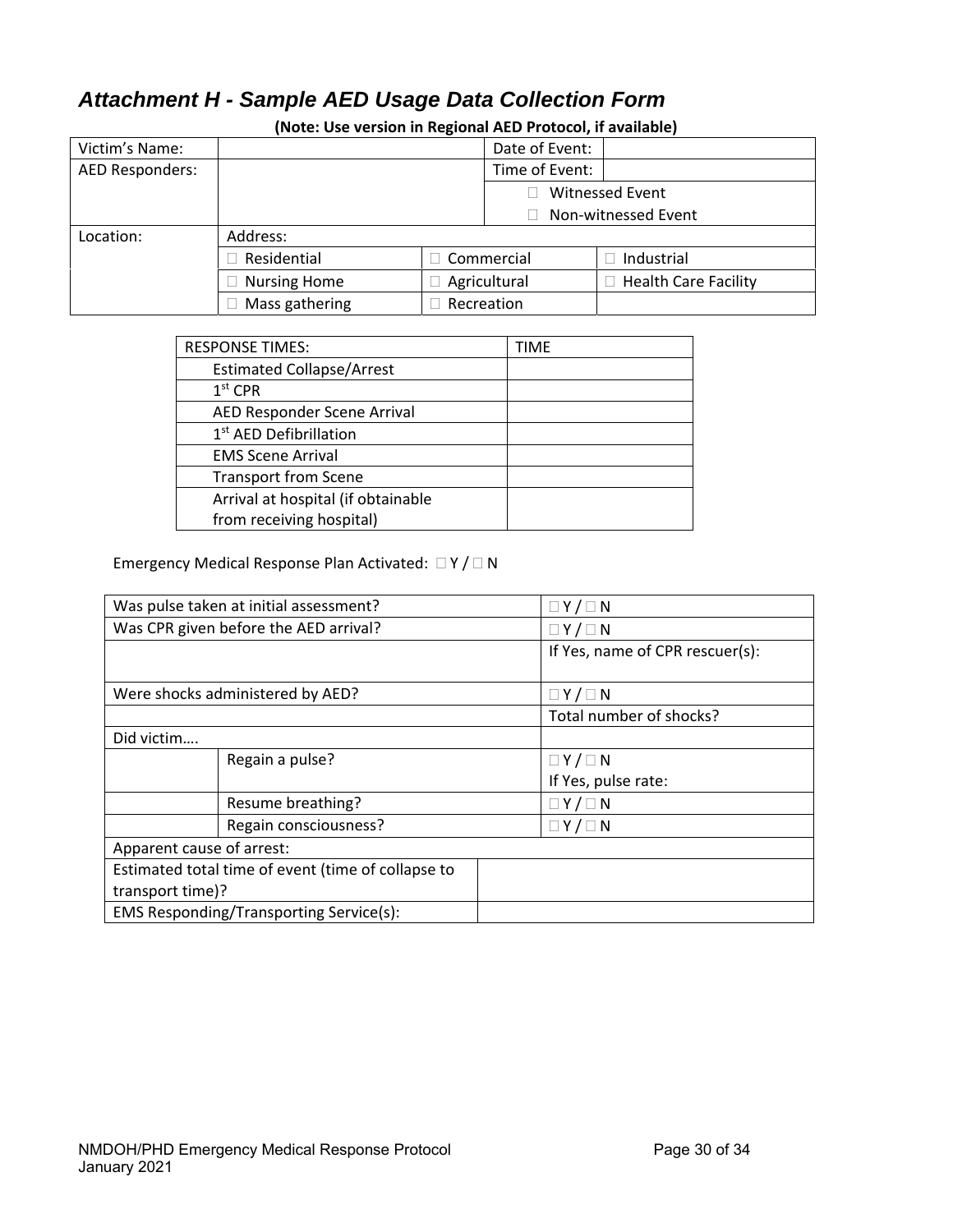| <b>Receiving Hospital Information</b> |                                   |  |
|---------------------------------------|-----------------------------------|--|
| Name:                                 |                                   |  |
| Location (City/State):                |                                   |  |
| <b>Hospital Record Number:</b>        |                                   |  |
| On Admission:                         | Presenting Rhythm:                |  |
|                                       | <b>Vital Signs:</b>               |  |
| <b>ER Disposition:</b>                | Discharge to Home                 |  |
|                                       | Hospital admission to (list Unit) |  |
|                                       | Transfer to:                      |  |
|                                       | Expired - Cause of death:         |  |
| Diagnosed Cause of Arrest:            |                                   |  |
|                                       |                                   |  |
|                                       |                                   |  |

Any problems encountered (device failure, injury)?  $\Box Y / \Box N$ 

Comments:

Send completed report to the NMDOH Regional AED Program Director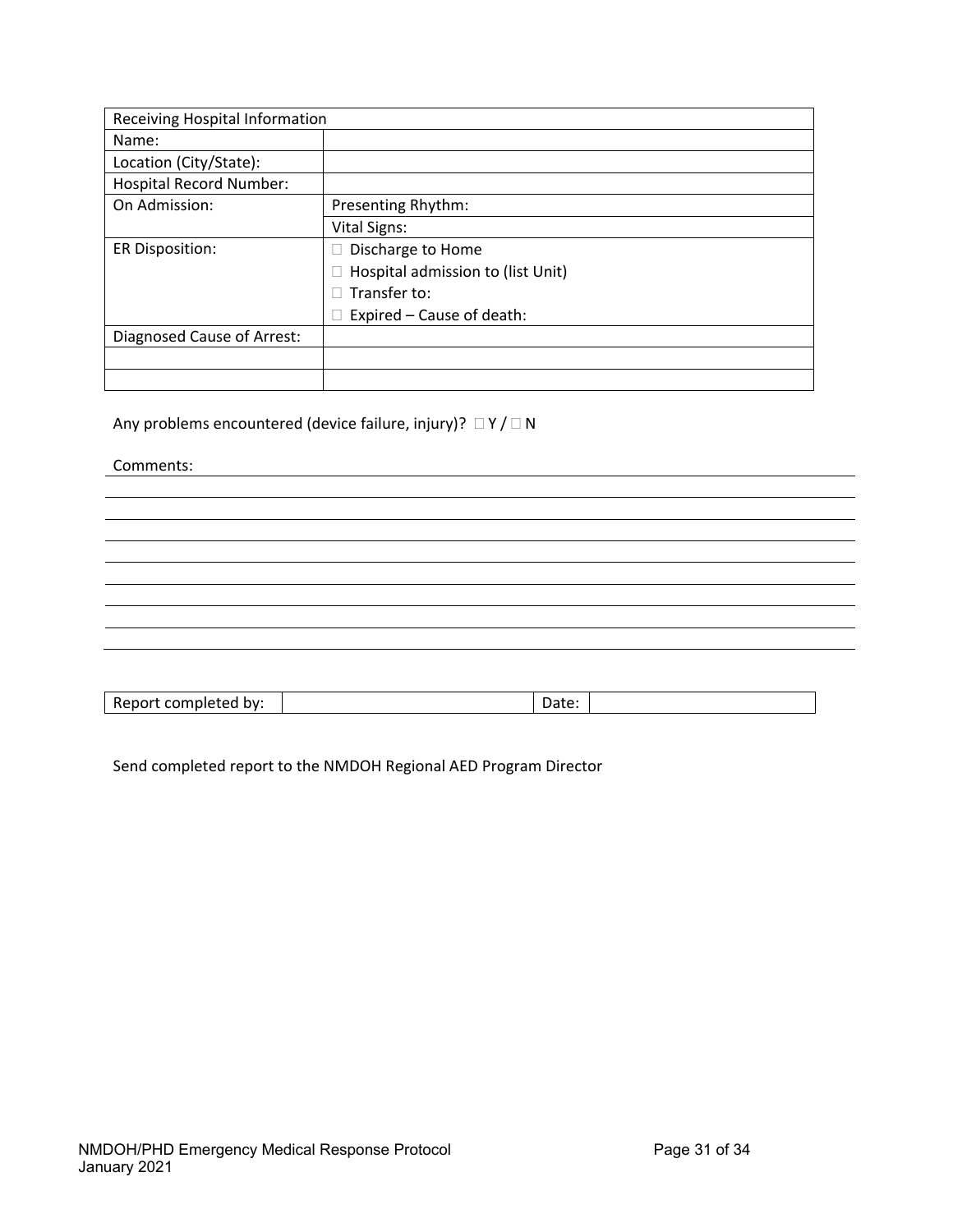# *Attachment I - Normal Values – Vital Signs*

| <b>Heart Rate/Pulse (beats/min)</b> |         |  |  |
|-------------------------------------|---------|--|--|
| Newborn                             | 100-160 |  |  |
| Infant (1-12 months)                | 90-160  |  |  |
| Toddler (1-3 years)                 | 80-150  |  |  |
| Preschooler (3-5 years)             | 70-115  |  |  |
| School age (6-12 years)             | 60-100  |  |  |
| Adolescent (13-18 years)            | 60-100  |  |  |
| Adults                              | 60-100  |  |  |

| <b>Respiratory Rates (breaths/min)</b> |           |  |  |
|----------------------------------------|-----------|--|--|
| Newborn                                | 30-60     |  |  |
| Infant (1-12 months)                   | 22-38     |  |  |
| Toddler (1-3 years)                    | 22-30     |  |  |
| Preschooler (3-5 years)                | 20-30     |  |  |
| School age (6-12 years)                | $16 - 22$ |  |  |
| Adolescent (13-18 years)               | $14 - 20$ |  |  |
| <b>Adults</b>                          | $12 - 20$ |  |  |

| <b>Systolic Blood Pressure (mmHg)</b> |         |  |  |
|---------------------------------------|---------|--|--|
| <b>Newborn</b>                        | 75-95   |  |  |
| Infant (1-12 months)                  | 80-100  |  |  |
| Toddler (1-3 years)                   | 80-110  |  |  |
| Preschooler (3-5 years)               | 80-110  |  |  |
| School age (6-12 years)               | 80-120  |  |  |
| Adolescent (13-18 years)              | 110-120 |  |  |
| Adults                                | 100-120 |  |  |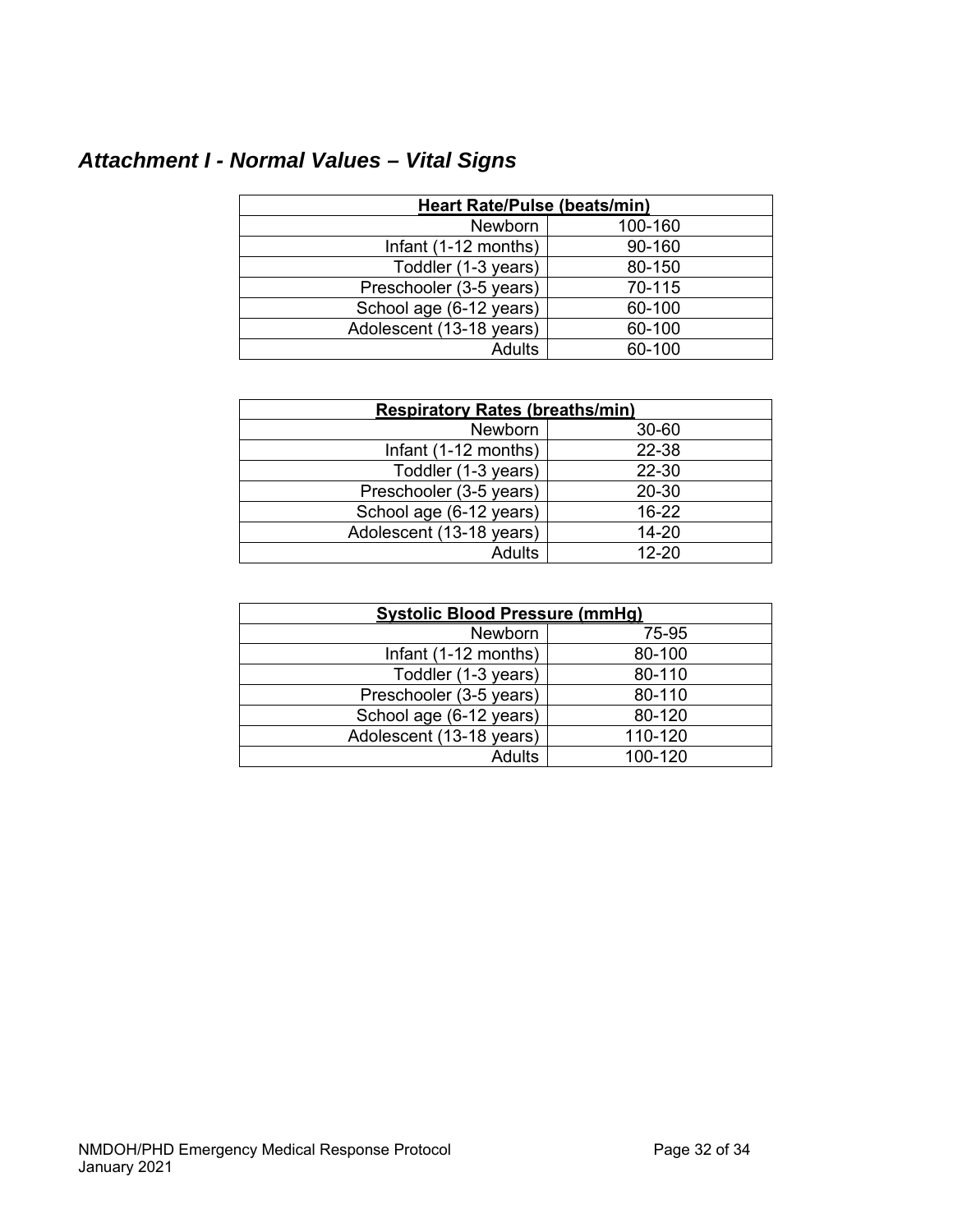## Attachment J - Public Health Division Clinical Protocol/Manual Approval **Sheet**

| <b>PROGRAM/BUREAU:</b>                                                               | <b>Public Health Division</b>              |       |                 |      |  |
|--------------------------------------------------------------------------------------|--------------------------------------------|-------|-----------------|------|--|
| <b>CLINICAL PROTOCOL TITLE:</b><br><b>Emergency Medical Response-2021</b>            |                                            |       |                 |      |  |
| Reviewed by: (Must have a signature from at least one clinical user of the Protocol) |                                            |       |                 |      |  |
| Name:                                                                                | Montran, MO                                | Date: | 01 / 08 / 21    |      |  |
| Name:                                                                                | <u>Len Lisa Youekorn</u> Date: 01/11 12021 |       |                 |      |  |
| Name:                                                                                | RN M. Solis-Holtry RNDate:                 |       | $ol$ $\mu$ $ll$ | 1202 |  |
| Approved by:                                                                         |                                            |       |                 |      |  |
| Program Manager                                                                      | <b>Not Applicable</b>                      | Date: | $\prime$        | 1    |  |
| <b>Bureau Chief</b>                                                                  | <b>Not Applicable</b>                      | Date: |                 |      |  |
| <b>Bureau Medical Director</b>                                                       | Not Applicable                             | Date: | 1               | 1    |  |
| <b>PHD Medical Director</b>                                                          |                                            | Date: | 12/29/20        |      |  |
| <b>Regional Health Officer</b>                                                       | MDWhern, ND                                | Date: | 01/08/21        |      |  |
| <b>PHD Chief Nurse</b>                                                               | 从                                          | Date: | 01/08/21        |      |  |
| SE REGION ERD/EPI NURSE                                                              |                                            | Date: | I               |      |  |
| (Other)                                                                              |                                            | Date: |                 |      |  |